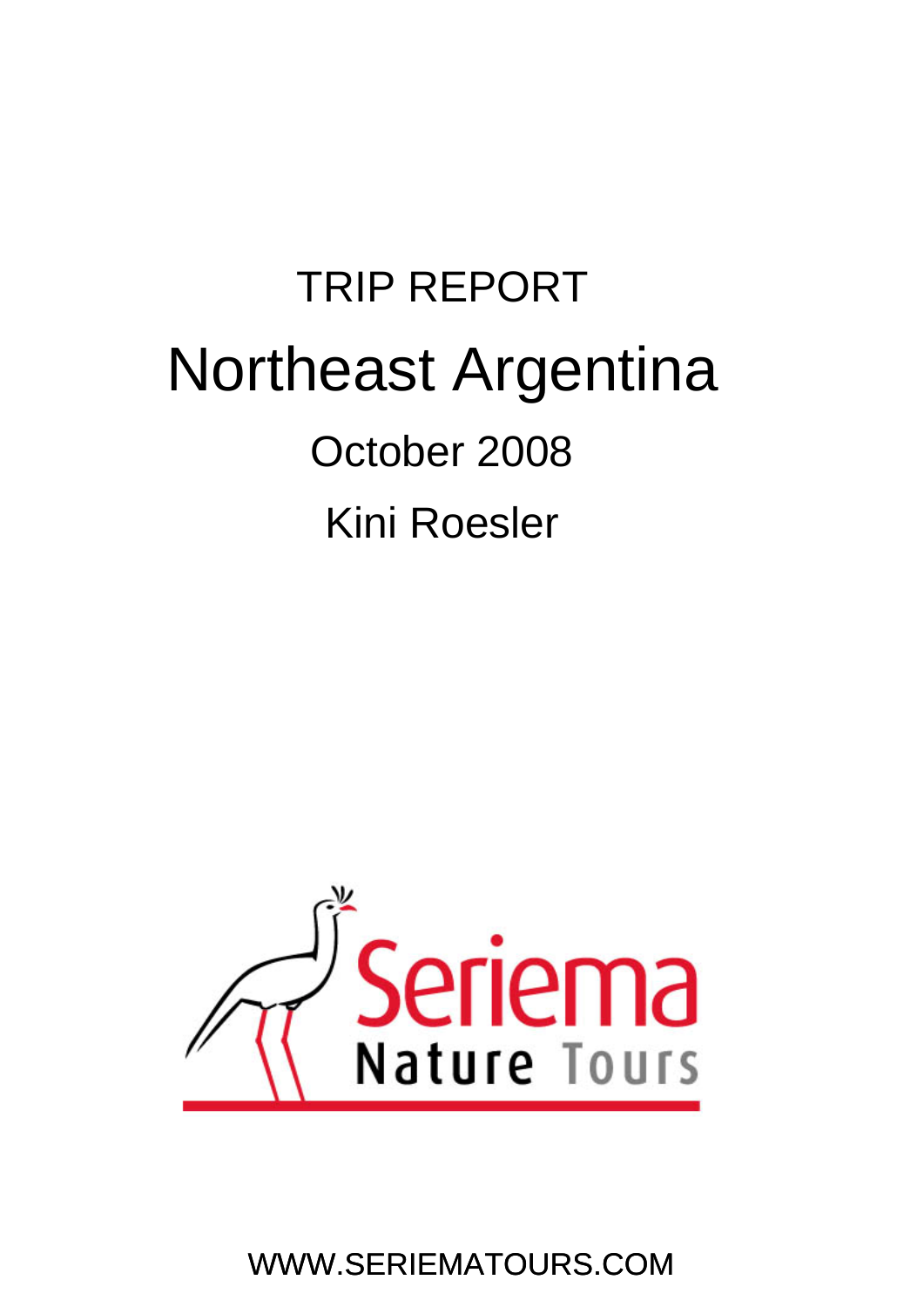#### INTRODUCTION

Our annual tour to Northeast Argentina took place between  $13<sup>th</sup>$  and  $23<sup>rd</sup>$  of October. The trip total was 408, a great achievement which contained a good variety of bird families. It was particularly interesting as regards raptors, since we had 23 diurnal species including the much sought‐after (and Endangered) Crowned Eagle. We also had excellent views of several secretive species, such as Yellow‐ breasted Crake and Canebrake Groundcreeper. A trip surprise was a trio of Chaco Pipits displaying on a wheat field in Entre Rios (a first provincial record). Other highlights worth mentioning include White‐bearded Antshrike, Black‐and‐white Monjita, Strange‐tailed Tyrant, Yellow Cardinal, Marsh Seedeater, Saffron‐cowled Blackbird, to name just a few.

As usual, our trip started in Buenos Aires. This year an unprecedented drought was affecting the whole region, so there was no water in any of the lagoons at Costanera Sur. Additionally, a rain storm started during our visit, so we decided to move out and spend some time at some city parks were we had White-tufted, Pied-billed and Great Grebes, two species of coots (White-winged and Red‐gartered) and some herons.

capped Antshrike, Diademed Tanager and many others. The lack of water in Buenos Aires was later compensated as we proceeded on our way up north. At the following site, the Otamendi Nature Reserve, we found two specialties of the area: Curve‐billed and Straight-billed Reedhaunters. Some ducks and ibises were added to the list too, together with Checkered Woodpecker, Wren‐like Rushbird, Spix's Spinetail, Sulfur‐throated Spinetail, Rufous‐

Shortly after, we were birding the next province to the north, Entre Ríos. We counted numerous Southern Screamers, the three species of Whistling‐Ducks and Rosy‐billed Pochard. Bicolored Hawk, Crane Hawk, Aplomado Falcon, White‐fronted Woodpecker, Scimitar‐billed Woodcreeper, Suiriri Flycatcher, Bearded Tachuri, Black‐and‐White Monjita and Xenopsaris are some examples of birds seen in the woods and savannas typical of this province. The endangered Saffron‐cowled Blackbird was one of the highlights in the area.

Reaching Iberá marshlands, its spectacular extension allowed us to find a good variety of both common and very rare birds. Rufescent Tiger‐Heron, Roseate Spoonbill and three species of storks (Jabiru, Maguari and Wood) were numerous, and we counted Egrets by the thousands. Snail Kites and Long‐winged Harriers patrolled the marshes incessantly, and we saw a Cinereous Harrier hunting a Blackbird! Other specialties seen in the area include Strange‐tailed Tyrant and a collection of Seedeaters: Rusty‐collared, Capped, Tawny‐bellied, Dark‐throated, Marsh, Rufous‐rumped and Chestnut. Many of these species are range restricted and threatened.

We also did very well with rails on this trip. Giant Wood-Rail was largely the commonest one, and at dawn and dusk we heard Ash-throated Crake. Exploring other areas by land we added Spot-flanked Gallinule, Plumbeous, Blackish and Spotted Rails (another reclusive species). During the boat trip in Iberá we had Purple Gallinule, the elusive Rufous‐sided Crake and another trip specialty: the very secretive Yellow-breasted Crake. From the boat we also enjoyed views of White-headed Marsh-Tyrant.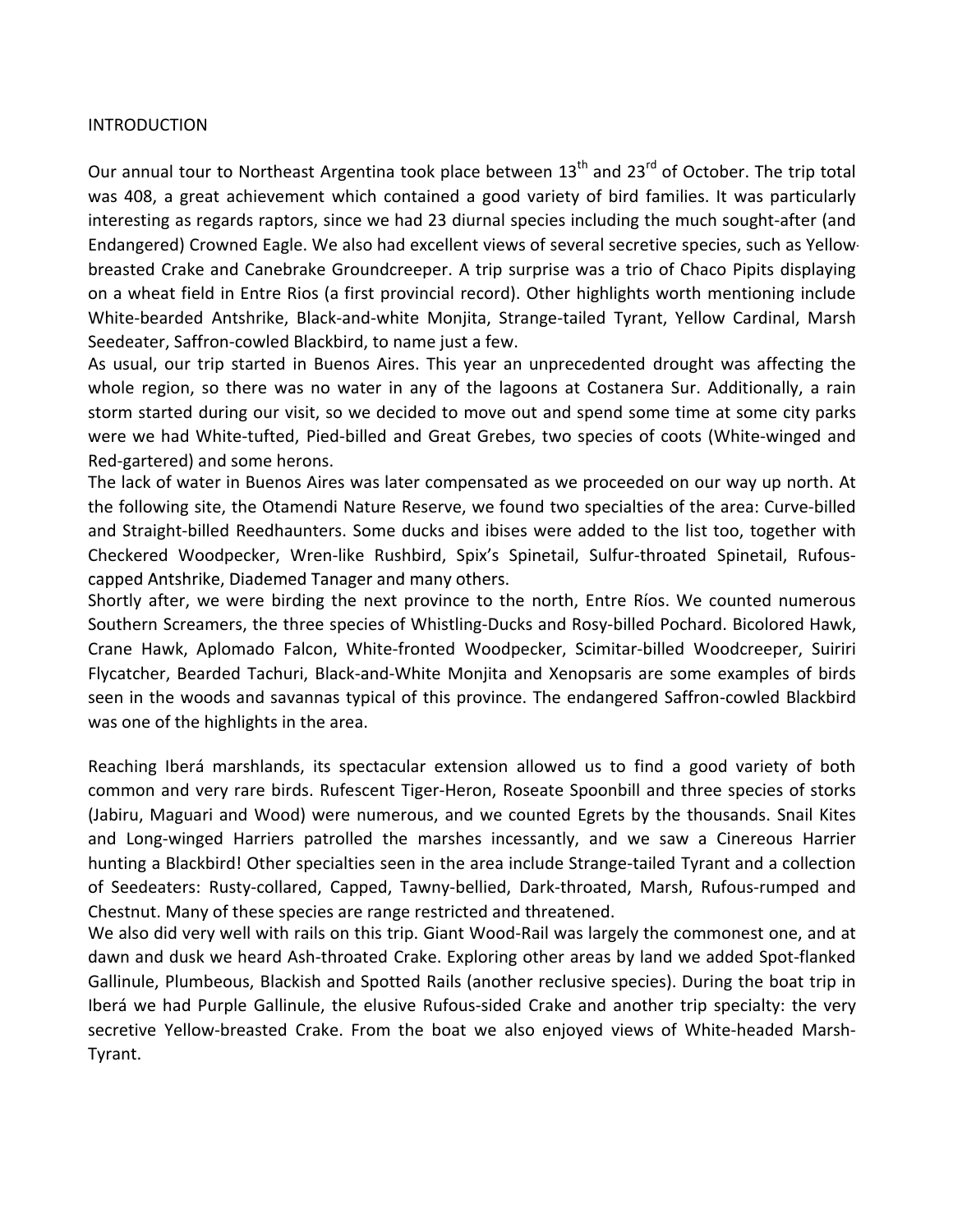Two of the best species of the trip appeared while exploring the savannas. We had a fantastic sighting of two different Crowned Eagles, and two pairs of Yellow Cardinal were added to our rare bird list.

As we proceeded to the north, we caught several migrating waders, such as Greater and Lesser yellowlegs, Solitary and Pectoral Sandpipers, and the Upland Sandpiper (one was perching on a forest tree!). Shortly after crossing the border into the province of Misiones, we entered the spectacular Atlantic Forest. The most diverse ecoregion of the country awaited us for the last part of the trip. On our first day birding here we visited Salto Encantado Provincial Park, a rather unknown place with lots to offer: Spot‐winged Wood‐Quail, Tataupa Tinamou, Rufous‐thighed Kite (possibly nesting?), Spot‐backed Antshrike, Short‐tailed Antthrush and Green‐chinned Euphonia are some examples of the good findings.

Later on, we birded the central mountain chain that runs down the province of Misiones like a dorsal spine. Relict Araucaria forest patches near San Pedro hold some spectacular birds like Araucaria Tit‐Spinetail, Chestnut‐backed Tanager, Red‐capped Parrot and three specials: Vinaceous Parrot, Canebrake Groundcreeper and White‐bearded Antshrike. We had all of them after working several sites near the village. A night walk produced a pair of Stygian Owls.

falls. Birding on forest trails in and around the National Park we found the endangered Black-fronted Ultimately, we reached our final destination: the town of Puerto Iguazú, the doorway to the mighty Piping‐Guan (with two chicks!) and a myriad of species from all families: Great‐dusky Swift, Black‐ throated and Surucua Trogons, Blond‐crested Woodpecker, Black‐capped Foliage‐Gleaner, Black‐ billed Scythebill, Red‐ruffed Fruitcrow and Creamy‐bellied Gnatcatcher, etc. Some stands of bamboo were flowering this season and we found numerous Temminck's Seedeater feasting on the seeds. Finally, a customary visit to the hummingbird feeders treated us with face to face views of seven species, including Black Jacobin, Blue‐tufted Starthroat and Planalto Hermit.

linger long in our memories. Once again, the fields, marshes and forests delighted us with their extraordinary variety and abundance of birds. The total list for the trip and the quality of our observations filled our expectations widely and the views of the vast, wild landscapes of Argentine Mesopotamia will surely

NT = NEAR THREATENED REFERENCES USED ON THE LIST X = A species seen on several localities. I = INTRODUCED E = ENDEMIC SPECIES EB = ENDEMIC BREEDER NE = NEAR ENDEMIC (90% or more of their distribution is in one country) Global threat categories by BirdLife international: CR = CRITICAL E = ENDANGERED VU = VULNERABLE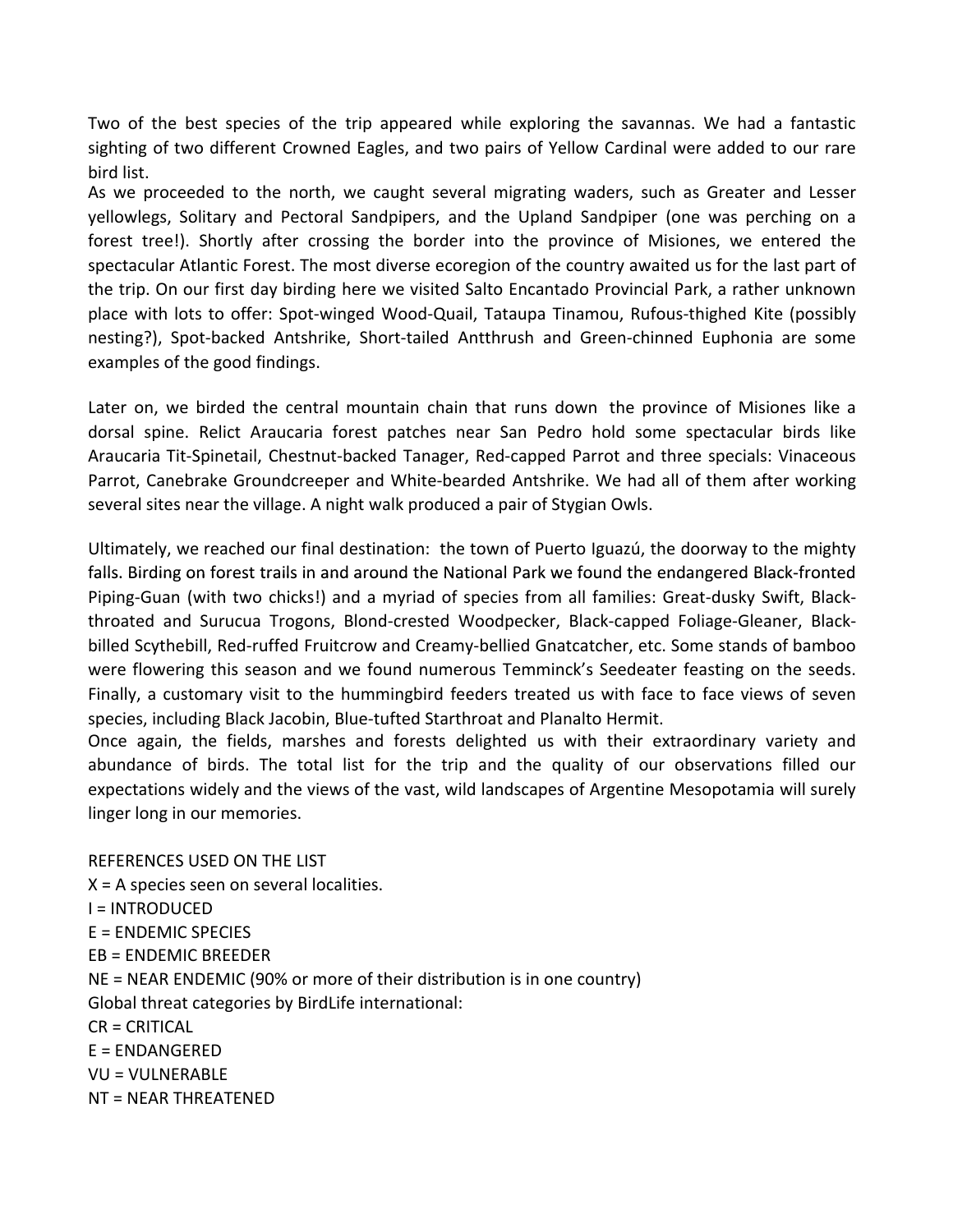| <b>NUM</b> | <b>REF</b> | <b>ENGLISH NAME</b>                                        | <b>LATIN NAME</b>         | <b>OBS</b>                                                                                                          |
|------------|------------|------------------------------------------------------------|---------------------------|---------------------------------------------------------------------------------------------------------------------|
|            |            | <b>Family Rheidae (Rheas)</b>                              |                           |                                                                                                                     |
| 1          | <b>NT</b>  | <b>Greater Rhea</b>                                        | Rhea americana            | Common mainly along roads of Entre<br><b>Rios and Corrientes</b>                                                    |
| 2          | <b>NT</b>  | <b>Family Tinamidae (Tinamous)</b><br>Solitary Tinamou     | Tinamus solitarius        | Heard only at Iguazu NP                                                                                             |
|            |            |                                                            |                           | One heard at Salto Encantado PP                                                                                     |
| 3          |            | <b>Brown Tinamou</b>                                       | Crypturellus obsoletus    | and one flushed near San Pedro                                                                                      |
| 4          |            | Tataupa Tinamou                                            | Crypturellus tataupa      | One observed fantastically at Salto<br>Encantado PP                                                                 |
| 5          |            | Red-winged Tinamou                                         | Rhynchotus rufescens      | Several individuals along grasslands<br>areas of Corrientes and Entre Rios                                          |
| 6          |            | Spotted Nothura                                            | Nothura maculosa          | The commonest Tinamou of the trip.<br>Allways in grasslands.                                                        |
|            |            | <b>Family Anhimidae (Screamers)</b>                        |                           | An everyday bird at Entre Rios and                                                                                  |
| 7          |            | Southern Screamer                                          | Chauna torquata           | Corrientes's wetlands.                                                                                              |
|            |            | Family Anatidae (Ducks, Geese, Swans)                      |                           |                                                                                                                     |
| 8          |            | White-faced Whistling-Duck                                 | Dendrocygna viduata       | The commonest Duck. We saw pairs<br>in almost all ponds and lakes of Entre<br>Rios and in corrientes's rice fields. |
| 9          |            | <b>Black-bellied Whistling-Duck</b>                        | Dendrocygna autumnalis    | Only few groups at Ibera Marshes                                                                                    |
| 10         |            | Fulvous Whistling-Duck                                     | Dendrocygna bicolor       | Less common than White-faced but<br>almost in the same spots                                                        |
| 11         |            | Muscovy Duck                                               | Cairina moschata          | Several pairs at Ibera Marshes and a<br>pair at Iguazu Falls                                                        |
| 12         |            | <b>Brazilian Teal</b>                                      | Amazonetta brasiliensis   | The second commonest duck                                                                                           |
| 13         |            | Speckled Teal                                              | Anas flavirostris         | Common on ponds and lakes of<br>Entre Rios province                                                                 |
| 14         |            | <b>Yellow-billed Pintail</b>                               | Anas spinicauda           | Only few individuals at Otamendi NR                                                                                 |
| 15         |            | Rosy-billed Pochard                                        | Netta peposaca            | Seen on ponds and lakes of Entre<br>Rios province                                                                   |
| 16         |            | <b>Masked Duck</b>                                         | Nomonyx dominicus         | Only one male in full nuptial plumage<br>seen at a small pond north of Santo<br>I ome                               |
| 17         |            | Greylag Goose                                              | Anser anser               | Common around houses!                                                                                               |
|            |            | Family Cracidae (Chachalacas, Guans, Curassows)            |                           | Only three individuals seen in                                                                                      |
| 18         |            | Rusty-margined Guan                                        | Penelope superciliaris    | different areas of the Iguazu NP<br>Only heard at Otamendi NR. Also,                                                |
| 19         |            | Dusky-legged Guan                                          | Penelope obscura          | one was heard and seen briefly in<br>Entre Rios.                                                                    |
| 20         | EN         | Black-fronted Piping-Guan                                  | Pipile jacutinga          | One female with two chicks at the<br>main walkways of Iguazu Falls!!!                                               |
|            |            | <b>Family Odontophoridae (Quails)</b>                      |                           |                                                                                                                     |
| 21         |            | Spot-winged Wood-Quail                                     | Odontophorus capueira     | An excellent view of a group of this<br>secretive forest Quail at Salto<br>Encantado PP                             |
|            |            | <b>Family Podicipedidae (Grebes)</b>                       |                           |                                                                                                                     |
| 22         |            | White-tufted Grebe                                         | Rollandia rolland         | One at the very first day in Palermo<br>City Park's lake, inside Buenos Aires<br>City                               |
| 23         |            | <b>Pied-billed Grebe</b>                                   | Podilymbus podiceps       | Two at Palermo City Park and<br>another in an small pond in Entre<br>Rios province.                                 |
| 24         |            | <b>Great Grebe</b>                                         | Podiceps major            | One pair at Palermo City Park                                                                                       |
|            |            | Family Phalacrocoracidae (Cormorants, Cormorants)          |                           |                                                                                                                     |
| 25         |            | Neotropic Cormorant<br><b>Family Anhingidae (Anhingas)</b> | Phalacrocorax brasilianus | Common.                                                                                                             |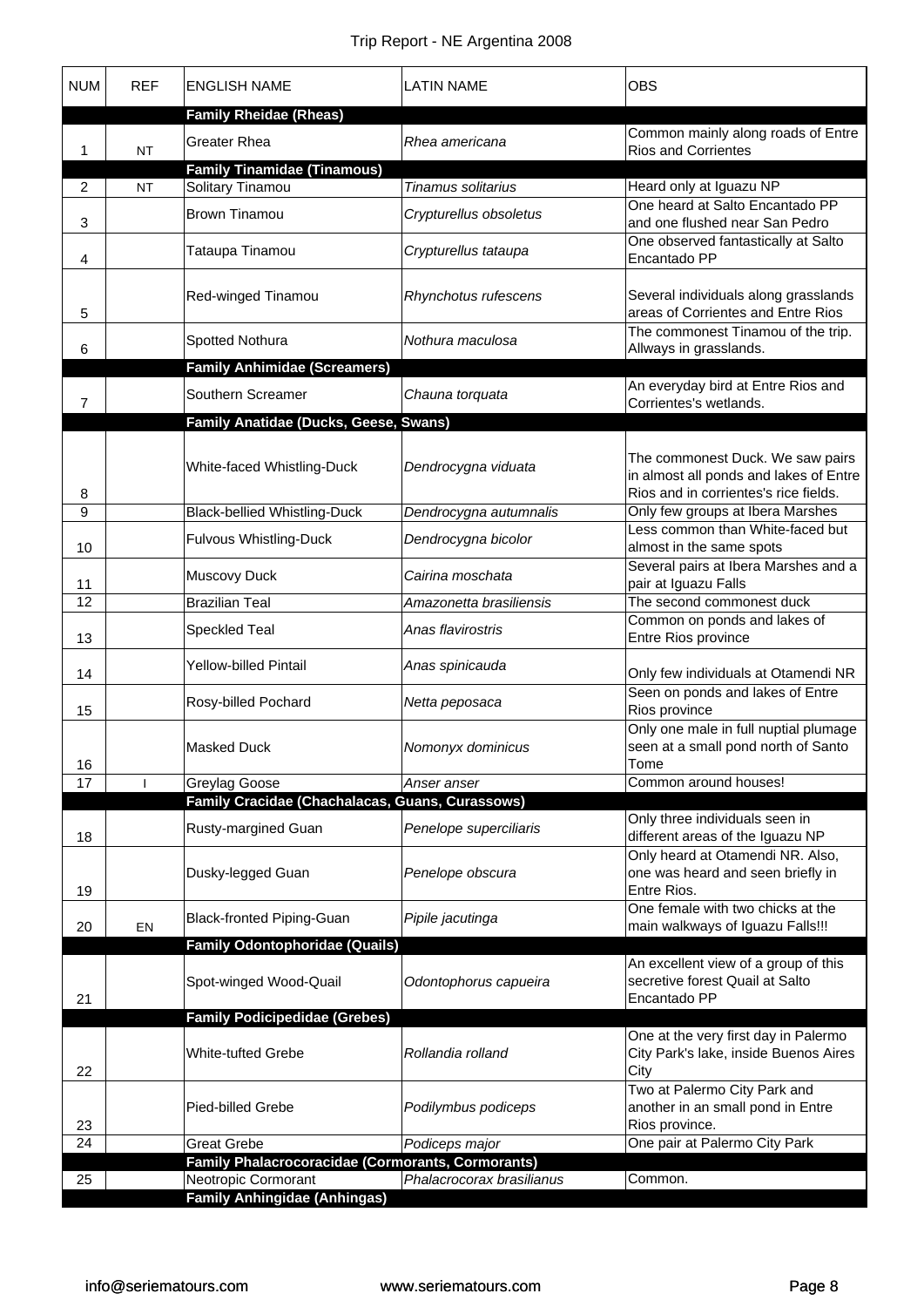| 26       |    | Anhinga                                                           | Anhinga anhinga                                           | Common in the Ibera Marshes and<br>also several at Iguazu Falls.                            |
|----------|----|-------------------------------------------------------------------|-----------------------------------------------------------|---------------------------------------------------------------------------------------------|
|          |    | Family Ardeidae (Herons, Egrets, Bitterns)                        |                                                           |                                                                                             |
| 27       |    | Rufescent Tiger-Heron                                             | Tigrisoma lineatum                                        | Some individuals at Ibera Marshes                                                           |
| 28       |    | Least Bittern                                                     | Ixobrychus exilis                                         | Two heard at Camba Trapo, Ibera<br>Marshes.                                                 |
| 29       |    | Black-crowned Night-Heron                                         | Nycticorax nycticorax                                     | Common.                                                                                     |
| 30       |    | <b>Striated Heron</b>                                             | <b>Butorides striata</b>                                  | Common.                                                                                     |
| 31       |    | Cattle Egret                                                      | <b>Bubulcus ibis</b>                                      | Abundant in grazing fields                                                                  |
| 32       |    | Cocoi Heron                                                       | Ardea cocoi                                               | Common                                                                                      |
| 33       |    | <b>Great Egret</b>                                                | Ardea alba                                                | Common                                                                                      |
| 34       |    | <b>Whistling Heron</b>                                            | Syrigma sibilatrix                                        | quite common at short grassland<br>fields                                                   |
| 35       |    | Snowy Egret                                                       | Egretta thula                                             | Abundant.                                                                                   |
|          |    | Family Threskiornithidae (Ibises, Spoonbills)                     |                                                           |                                                                                             |
| 36       |    | White-faced Ibis                                                  | Plegadis chihi                                            | Quite common.                                                                               |
| 37       |    | Green Ibis                                                        | Mesembrinibis cayennensis                                 | One at Iguazu NP                                                                            |
| 38       |    | Bare-faced Ibis                                                   | Phimosus infuscatus                                       | not uncommon at Ibera Marshes                                                               |
| 39       |    | Plumbeous Ibis                                                    | Theristicus caerulescens                                  | Few individuals at Ibera Marshes.                                                           |
| 40       |    | <b>Buff-necked Ibis</b>                                           | Theristicus caudatus                                      | Only one pair on the road between<br>Ibera Marshes and Mercedes.                            |
|          |    | Roseate Spoonbill                                                 | Platalea ajaja                                            | Fairly common in wetlands and                                                               |
| 41       |    |                                                                   |                                                           | lagoons.                                                                                    |
|          |    | <b>Family Ciconidae (Storks)</b>                                  |                                                           |                                                                                             |
| 42       |    | Maguari Stork                                                     | Ciconia maguari                                           | Fairly common at Ibera Marshes                                                              |
| 43       |    | Jabiru                                                            | Jabiru mycteria                                           | Only one pair at Ibera Marshes                                                              |
| 44       |    | <b>Wood Stork</b>                                                 | Mycteria americana                                        | Few at Ibera Marshes                                                                        |
|          |    | <b>Family Cathartidae (Vultures)</b>                              |                                                           |                                                                                             |
| 45       |    | <b>Turkey Vulture</b>                                             | Cathartes aura                                            | Fairly common at woody areas                                                                |
| 46<br>47 |    | Lesser Yellow-headed Vulture<br><b>Black Vulture</b>              | Cathartes burrovianus<br>Coragyps atratus                 | The commonest vulture at Ibera area<br>The commonest Vulture of the trip                    |
|          |    |                                                                   |                                                           |                                                                                             |
|          |    |                                                                   |                                                           |                                                                                             |
| 48       |    | Family Accipitridae (Hawks, Kites, Eagles)<br>Swallow-tailed Kite |                                                           |                                                                                             |
| 49       |    | White-tailed Kite                                                 | Elanoides forficatus<br>Elanus leucurus                   | Fairly common at Iguazu NP<br>Only a pair in the road Between El<br>Palmar NP and Mercedes. |
| 50       |    | <b>Snail Kite</b>                                                 | Rostrhamus sociabilis                                     | Very common at Ibera Marshes but<br>also common in Entre Rios province.                     |
| 51       |    | Rufous-thighed Kite                                               | Harpagus diodon                                           | One pair at Salto Encantado PP and<br>a second pair near San Pedro                          |
| 52       |    | <b>Plumbeous Kite</b>                                             | Ictinia plumbea                                           | Common in Forest of Misiones<br>province.                                                   |
| 53       |    | Long-winged Harrier                                               | Circus buffoni                                            | The commonest hawk of the open<br>grasslands of Entre Rios and<br>Corrientes                |
| 54       |    | <b>Cinereous Harrier</b>                                          | Circus cinereus                                           | Two individuals in grasslands of<br>Corrientes. One was hunting a<br>blackbird!             |
| 55       |    | Sharp-shinned Hawk                                                | Accipiter striatus                                        | Few individuals at woodlands of<br>Ceibas and Gualeguaychu                                  |
| 56       |    | <b>Bicolored Hawk</b>                                             | Accipiter bicolor                                         | A pair seen at the woodlands of<br>Gualeguaychu and a anothe pair at El<br>Palmar NP.       |
| 57       |    | <b>Crane Hawk</b>                                                 | Geranospiza caerulescens                                  | Only one individual at Nandubaisal,<br>Gualeguaychu.                                        |
| 58       |    | Great Black-Hawk                                                  | Buteogallus urubitinga                                    | One at Ibera Marshes                                                                        |
|          |    |                                                                   |                                                           | Fairly common at grasslands of Entre                                                        |
| 59       |    | Savanna Hawk                                                      | <b>Buteogallus meridionalis</b>                           | <b>Rios and Corrientes</b>                                                                  |
| 60       | EN | <b>Crowned Eagle</b>                                              | Harpyhaliaetus coronatus<br><b>Busarellus nigricollis</b> | Two different individuals!!! Both on<br>Ibera area.<br>Two days the same couple at Ibera    |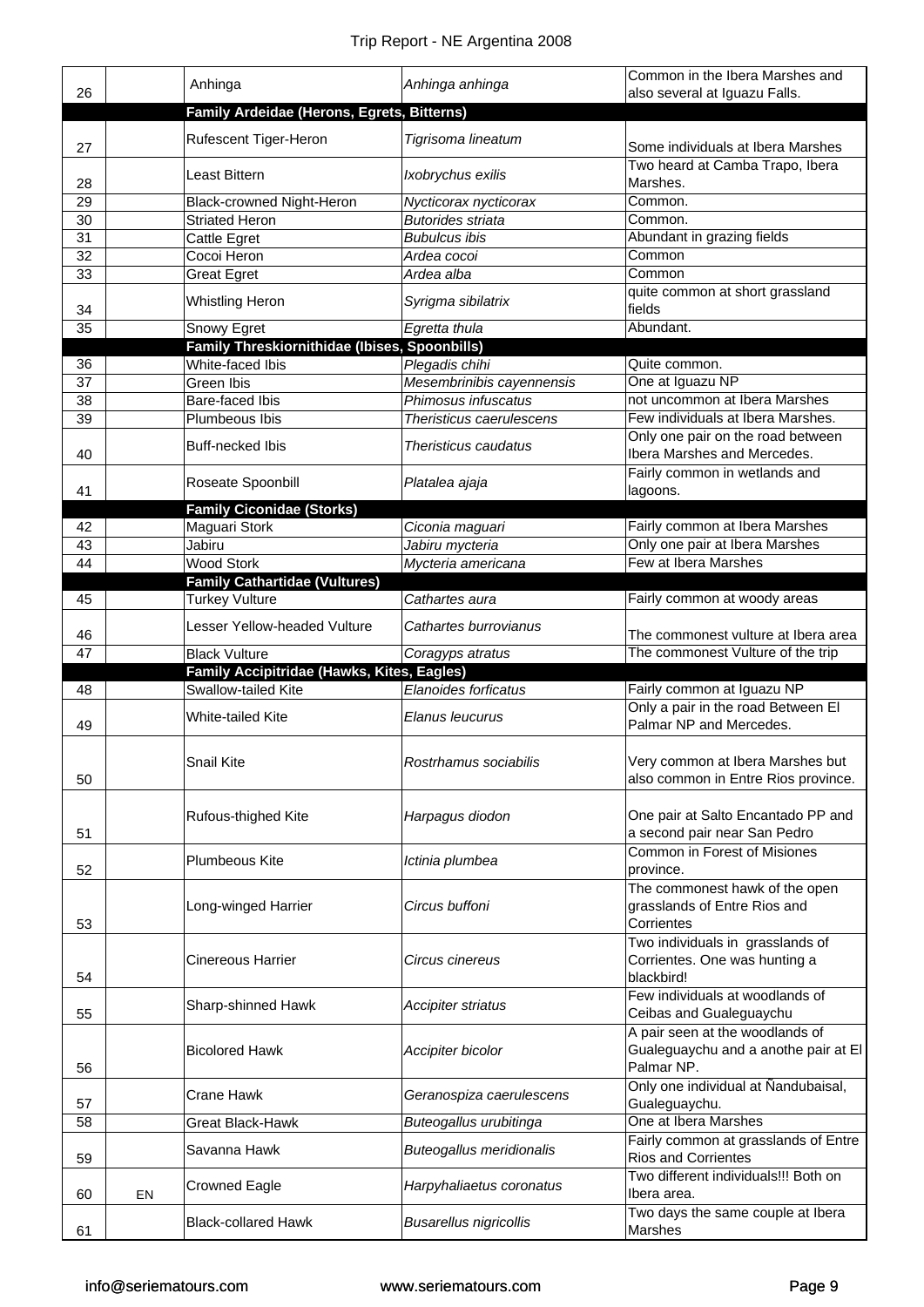| 62  | Harri's Hawk                                                         | Parabuteo unicinctus           | Not uncommon.                                          |
|-----|----------------------------------------------------------------------|--------------------------------|--------------------------------------------------------|
| 63  | Roadside Hawk                                                        | <b>Buteo magnirostris</b>      | Very common.                                           |
| 64  | Ornate Hawk-Eagle                                                    | Spizaetus ornatus              | Heard near San Pedro                                   |
|     | <b>Family Falconidae (Caracaras, Falcons)</b>                        |                                |                                                        |
| 65  | <b>Barred Forest-Falcon</b>                                          | Micrastur ruficollis           | Heard at Salto Encantado PP                            |
| 66  | Southern Caracara                                                    | Caracara plancus               | Abundant                                               |
|     |                                                                      |                                | Fairly common at Ibera and southern                    |
| 67  | Yellow-headed Caracara                                               | Milvago chimachima             | Misiones                                               |
| 68  | Chimango Caracara                                                    | Milvago chimango               | Common                                                 |
| 69  | American Kestrel                                                     | Falco sparverius               | Common                                                 |
|     | Aplomado Falcon                                                      | Falco femoralis                | Several seen at grasslands of Entre                    |
| 70  |                                                                      |                                | <b>Rios and Corrientes</b>                             |
|     | <b>Family Aramidae (Limpkin)</b>                                     |                                |                                                        |
| 71  | Limpkin                                                              | Aramus guarauna                | Common                                                 |
|     | Family Rallidae (Crakes, Rails, Coots)                               |                                |                                                        |
| 72  | Grey-necked Wood-Rail                                                | Aramides cajanea               | One at Otamendi NR                                     |
| 73  | Giant Wood-Rail                                                      | Aramides ypecaha               | Common                                                 |
| 74  | Slaty-breasted Wood-Rail                                             | Aramides saracura              | One at La Araucaria PP                                 |
|     |                                                                      |                                | Heard several times but only seen at                   |
|     | Rufous-sided Crake                                                   | Laterallus melanophaius        | Ibera Marshes and in the marshlands                    |
| 75  |                                                                      |                                | of Posadas                                             |
| 76  | Red-and-White Crake                                                  | Laterallus leucopyrrhus        | Heard at Otamendi NR                                   |
|     | <b>Ash-throated Crake</b>                                            | Porzana albicollis             | A pair seen at Camba Trapo, Ibera                      |
| 77  |                                                                      |                                | Marshes                                                |
|     | <b>Yellow-breasted Crake</b>                                         | Porzana flaviventer            | A pair seen fantastically during the                   |
| 78  |                                                                      |                                | boat trip at Ibera Lagoon                              |
|     | Spotted Rail                                                         | Pardirallus maculatus          |                                                        |
| 79  |                                                                      |                                | A pair seen at Posadas Marshlands                      |
| 80  | <b>Blackish Rail</b>                                                 | Pardirallus nigricans          | One seen at Araucaria PP                               |
|     | Plumbeous Rail                                                       | Pardirallus sanguinolentus     | Common but more often heard than                       |
| 81  |                                                                      |                                | seen                                                   |
| 82  | Common Moorhen                                                       | Gallinula chloropus            | The commonest rail                                     |
| 83  | Spot-flanked Gallinule                                               | Gallinula melanops             | Only one pair at Corrientes                            |
|     | <b>Purple Gallinule</b>                                              | Porphyrio martinica            | One during the boat trip at the Ibera                  |
| 84  |                                                                      |                                | Lagoon                                                 |
|     | White-winged Coot                                                    | Fulica leucoptera              | Several at the lake of the Palermo                     |
| 85  |                                                                      |                                | <b>City Park</b><br>Several at the lake of the Palermo |
|     | <b>Red-gartered Coot</b>                                             | Fulica armillata               |                                                        |
| 86  |                                                                      |                                | City Park                                              |
|     | Family Charadriidae (Plovers, Lapwings)                              | Vanellus chilensis             | Abundant                                               |
| 87  | Southern Lapwing<br><b>Family Recurvirostridae (Stilts, Avocets)</b> |                                |                                                        |
| 88  | <b>Black-necked Stilt</b>                                            | Himantopus mexicanus           | Fairly Common                                          |
|     | <b>Family Scolopacidae (Snipe, Sandpipers)</b>                       |                                |                                                        |
| 89  | South American Snipe                                                 | Gallinago paraguaiae           | Common                                                 |
|     |                                                                      |                                | A pair at Entre Rios' grasslands, and                  |
|     | <b>Upland Sandpiper</b>                                              | Bartramia longicauda           | a third perching on a tree in a forest                 |
| 90  |                                                                      |                                | area of Misiones (!?)                                  |
| 91  | <b>Greater Yellowlegs</b>                                            | Tringa melanoleuca             | One at Perdices                                        |
|     |                                                                      |                                | Some individuals in Entre Rios an                      |
| 92  | Lesser Yellowlegs                                                    | Tringa flavipes                | Corrientes                                             |
| 93  | Solitary Sandpiper                                                   | Tringa solitaria               | Two at Ibera Marshes                                   |
|     |                                                                      |                                | Several at Otamendi, Ceibas and                        |
| 94  | <b>Pectoral Sandpiper</b>                                            | Calidris melanotos             | Perdices                                               |
|     | <b>Family Jacanidae (Jacanas)</b>                                    |                                |                                                        |
| 95  | Wattled Jacana                                                       | Jacana jacana                  | Common                                                 |
|     | Family Laridae (Skuas, Gulls, Terns, Skimmer)                        |                                |                                                        |
| 96  | Grey-hooded Gull                                                     | Chroicocephalus cirrhocephalus | Some at Ceibas                                         |
| 97  | <b>Brown-hooded Gull</b>                                             | Chroicocephalus maculipennis   | Some at Ceibas                                         |
|     |                                                                      |                                |                                                        |
| 98  | Yellow-billed Tern                                                   | Sternula superciliaris         | A pair at the Miriñay River, Corrientes                |
| 99  | Large-billed Tern                                                    | Phaetusa simplex               | Few at Ibera Marshes                                   |
|     | <b>Family Columbidae (Pigeons, Doves)</b>                            |                                |                                                        |
| 100 | Ruddy Ground-Dove                                                    | Columbina talpacoti            | not uncommon                                           |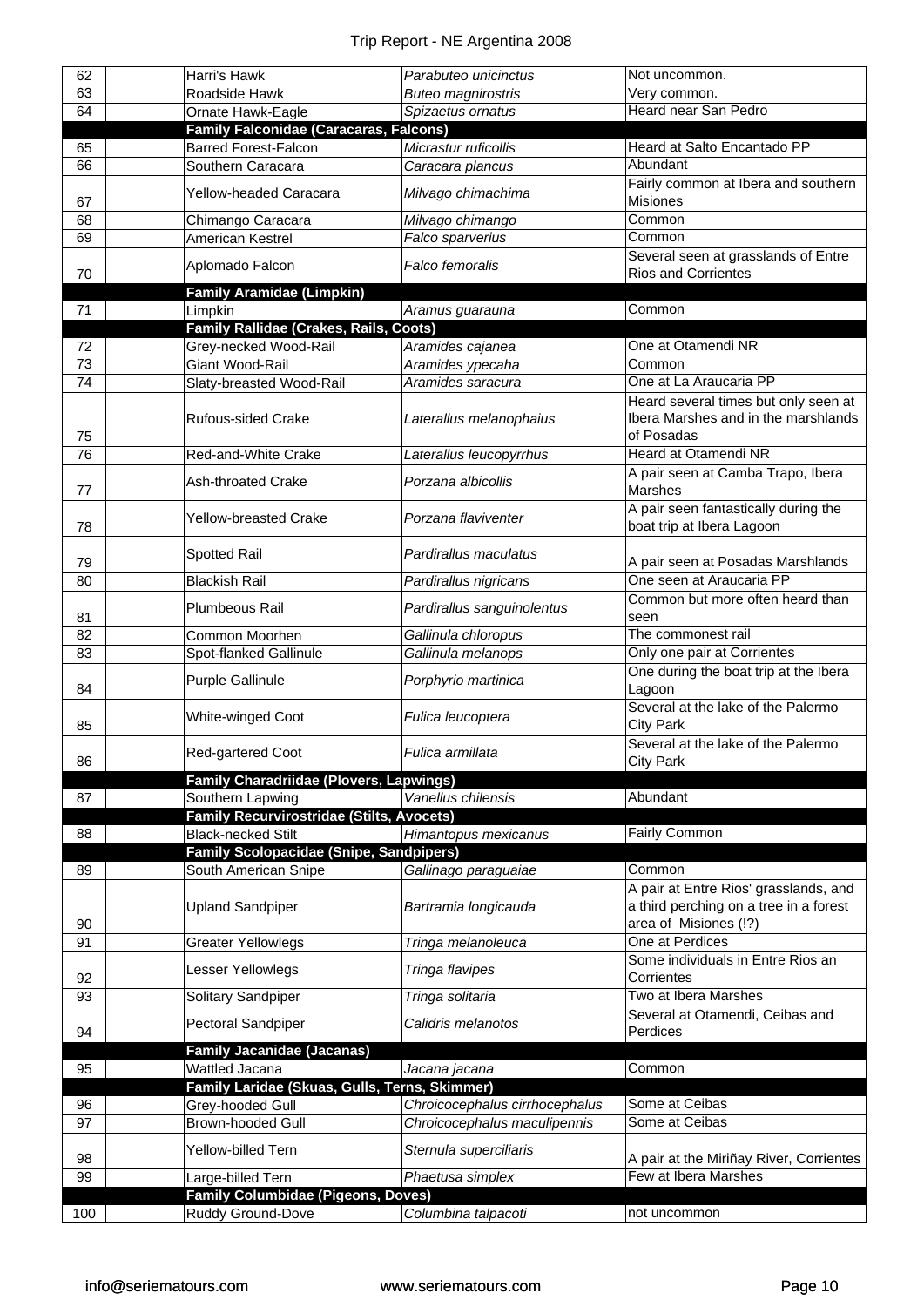| 101 |    | Picui Ground-Dove                            | Columbina picui         | Common                                       |
|-----|----|----------------------------------------------|-------------------------|----------------------------------------------|
| 102 |    |                                              | Columba livia           | Abundant                                     |
|     |    | Rock Pigeon                                  |                         |                                              |
| 103 |    | Picazuro Pigeon                              | Patagioenas picazuro    | Abundant                                     |
| 104 |    | Spot-winged Pigeon                           | Patagioenas maculosa    | Common                                       |
| 105 |    | Pale-vented Pigeon                           | Patagioenas cayennensis | Fairly common in forest                      |
| 106 |    | <b>Eared Dove</b>                            | Zenaida auriculata      | Abundant                                     |
| 107 |    | White-tipped Dove                            | Leptotila verreauxi     | Common                                       |
| 108 |    | Grey-fronted Dove                            | Leptotila rufaxilla     | not uncommon in dense forest                 |
|     |    | <b>Family Psittacidae (Parrots)</b>          |                         |                                              |
| 109 |    | <b>Blue-crowned Parakeet</b>                 | Aratinga acuticaudata   | Few at Ibera Marshes                         |
| 110 |    | White-eyed Parakeet                          | Aratinga leucophthalma  | Common                                       |
| 111 |    | Nanday Parakeet                              |                         | Several at Buenos Aires city                 |
|     |    |                                              | Nandayus nenday         |                                              |
|     |    | Maroon-bellied Parakeet                      | Pyrrhura frontalis      |                                              |
| 112 |    |                                              |                         | Only few groups at Misiones Province         |
| 113 |    | <b>Monk Parakeet</b>                         | Myiopsitta monachus     | Common                                       |
| 114 |    | <b>Blue-winged Parrotlet</b>                 | Forpus xanthopterygius  | Not rare at Iguazu NP                        |
| 115 |    | <b>Yellow-chevroned Parakeet</b>             | Brotogeris chiriri      | Several in the city of Puerto Iguazu         |
|     |    |                                              |                         | We saw several Pairs at Salto                |
| 116 |    | Red-capped Parrot                            | Pionopsitta pileata     | Encantado and near San Pedro.                |
| 117 |    |                                              | Pionus maximiliani      | not rare in Misiones province                |
|     |    | Scaly-headed Parrot                          |                         |                                              |
|     |    | <b>Blue-fronted Parrot</b>                   | Amazona aestiva         |                                              |
| 118 |    |                                              |                         | Several individuals at Puerto Iguazu         |
|     |    |                                              |                         |                                              |
|     |    | <b>Vinaceous Parrot</b>                      | Amazona vinacea         | A pair in La Araucaria PP and                |
| 119 | VU |                                              |                         | another pair heard at near San Pedro         |
|     |    | <b>Family Cuculidae (Cuckoos, Anis)</b>      |                         |                                              |
| 120 |    | Squirrel Cuckoo                              | Piaya cayana            | Common                                       |
| 121 |    | Dark-billed Cuckoo                           | Coccyzus melacoryphus   | Only one at Iguazu NP                        |
|     |    |                                              |                         |                                              |
| 122 |    | Greater Ani                                  | Crotophaga major        | A group at the Iguazu Falls                  |
| 123 |    | Smooth-billed Ani                            | Crotophaga ani          | Quite common                                 |
| 124 |    | Guira Cuckoo                                 | Guira guira             | Common                                       |
|     |    |                                              |                         | Only one seen but several heard at           |
|     |    |                                              |                         |                                              |
| 125 |    | <b>Striped Cuckoo</b>                        | Tapera naevia           | Ibera Marshes                                |
|     |    |                                              |                         |                                              |
|     |    | <b>Family Tytonidae (Barn Owls)</b>          |                         |                                              |
| 126 |    | Barn Owl                                     | Tyto alba               | <b>Heard at Ibera Marshes</b>                |
|     |    | <b>Family Strigidae (Owls)</b>               |                         |                                              |
|     |    | <b>Tropical Screech-Owl</b>                  | Megascops choliba       | Heard at Perdices and Ibera, and one         |
| 127 |    |                                              |                         | seen at Iguazu NP                            |
|     |    |                                              |                         | One female with two chicks were              |
|     |    | <b>Great Horned Owl</b>                      | <b>Bubo virginianus</b> | found at a Eucalyptus woodland in            |
| 128 |    |                                              |                         | Ceibas                                       |
| 129 |    | Ferruginous Pygmy-Owl                        | Glaucidium brasilianum  | Heard at Iguazu NP                           |
| 130 |    | <b>Burrowing Owl</b>                         | Athene cunicularia      | Several individuals                          |
| 131 |    |                                              |                         |                                              |
|     |    | Stygian Owl                                  | Asio stygius            | A pair seen at La Araucaria PP               |
|     |    | <b>Family Nyctibiidae (Potoos)</b>           |                         |                                              |
|     |    | Common Potoo                                 | Nyctibius griseus       | One at La Araucaria PP and a                 |
| 132 |    |                                              |                         | second at Iguazu NP                          |
|     |    | Family Caprimulgidae (Nighthawks, Nightjars) |                         |                                              |
|     |    |                                              |                         | A Pair at La Araucaria PP and                |
| 133 |    | Short-tailed Nighthawk                       | Lurocalis semitorquatus | another pair at Iguazu NP                    |
|     |    |                                              |                         | Several individuals at                       |
|     |    | Nacunda Nighthawk                            | Podager nacunda         |                                              |
| 134 |    |                                              |                         | Gualeguaychu's grasslands                    |
| 135 |    | Common Pauraque                              | Nyctidromus albicollis  | Seen at Puerto Iguazu                        |
|     |    | Little Nightjar                              | Caprimulgus parvulus    | One seen at Nandubaisal,                     |
| 136 |    |                                              |                         | Gualeguaychu                                 |
|     |    |                                              |                         | At least two individuals at                  |
| 137 |    | Scissor-tailed Nightjar                      | Hydropsalis torquata    | Gualeguaychu                                 |
|     |    | <b>Family Apodidae (Swifts)</b>              |                         |                                              |
|     |    |                                              |                         | Groups at Salto Encantado PP and             |
| 138 |    | <b>Great Dusky Swift</b>                     | Cypseloides senex       | Iguazu NP                                    |
|     |    |                                              |                         |                                              |
|     |    | White-collared Swift                         | Streptoprocne zonaris   | Few small groups at Salto Encantado<br>PP    |
| 139 |    |                                              |                         |                                              |
| 140 |    | Grey-rumped Swift                            | Chaetura cinereiventris | Several individuals at Salto<br>Encantado PP |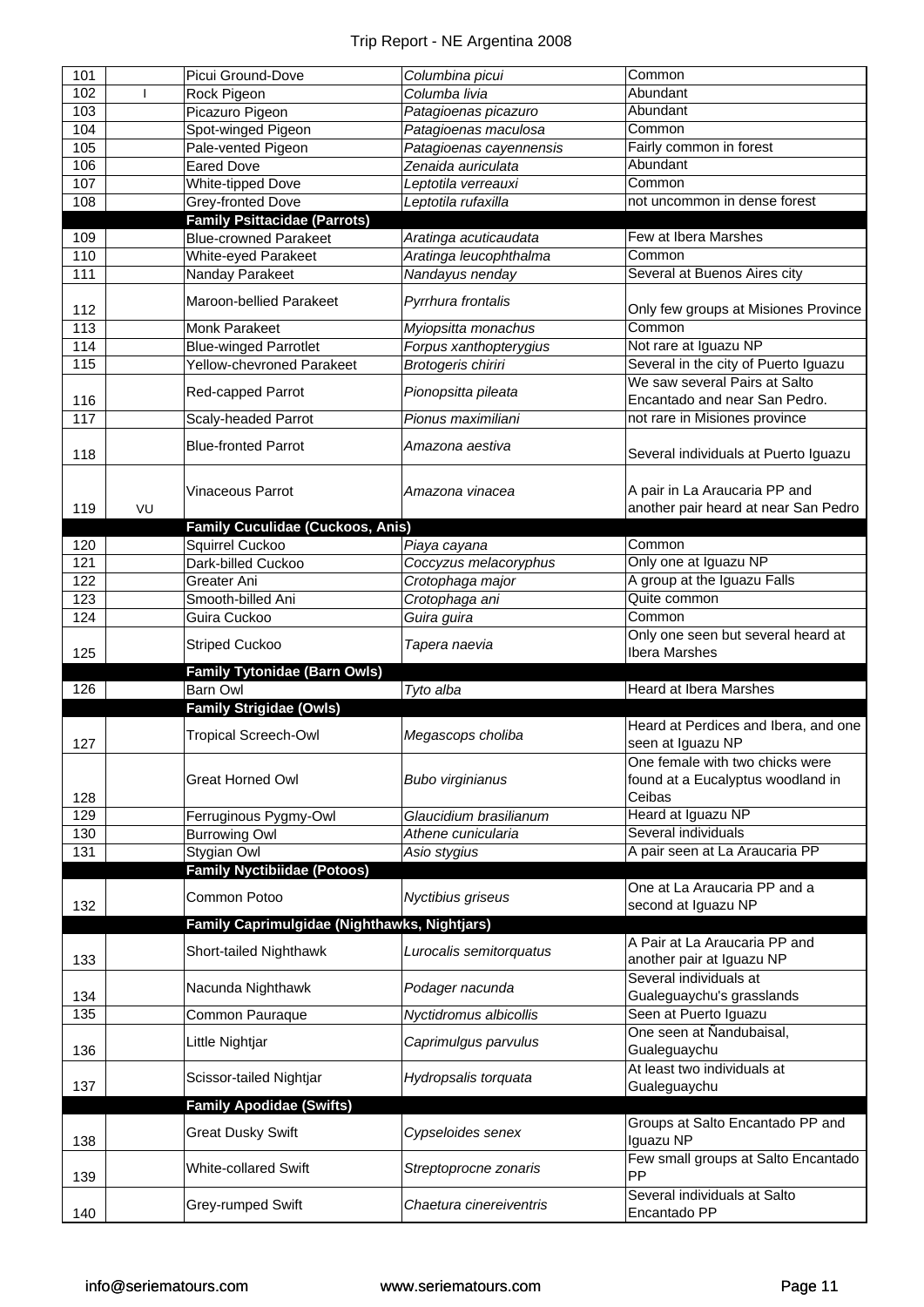| 141        |    | <b>Sick's Swift</b>                                            | Chaetura meridionalis            | Some groups at Salto Encantado PP                                             |
|------------|----|----------------------------------------------------------------|----------------------------------|-------------------------------------------------------------------------------|
|            |    | <b>Family Trochilidae (Hummingbirds)</b>                       |                                  |                                                                               |
| 142        |    | <b>Black Jacobin</b>                                           | Florisuga fusca                  | Several at the Hummingbird Feeders<br>of Puerto Iguazu                        |
| 143        |    | <b>Scale-throated Hermit</b>                                   | Phaethornis eurynome             | Some individuals at Iguazu NP                                                 |
| 144        |    | Planalto Hermit                                                | Phaethornis pretrei              | One individual at the Hummingbird<br>feeders of Puerto Iguazu                 |
| 145        |    | <b>Black-throated Mango</b>                                    | Anthracothorax nigricollis       | Several at the Hummingbird Feeders<br>of Puerto Iguazu                        |
| 146        |    | <b>Blue-tufted Starthroat</b>                                  | Heliomaster furcifer             | Several individuals at the<br>Hummingbird feeders of Ibera                    |
| 147        |    | <b>Glittering-bellied Emerald</b>                              | Chlorostilbon aureoventris       | Common                                                                        |
| 148        |    | Plovercrest                                                    | Stephanoxis lalandi              | Not uncommon in certain places of<br><b>Misiones</b>                          |
| 149        |    | Violet-capped Woodnymph                                        | Thalurania glaucopis             | Several at the Hummingbird Feeders<br>of Puerto Iguazu                        |
| 150        |    | White-throated Hummingbird                                     | Leucochloris albicollis          | Seen at El Palmar NP                                                          |
| 151        |    | <b>Versicolored Emerald</b>                                    | Amazilia versicolor              | Several at the Hummingbird Feeders<br>of Puerto Iguazu                        |
| 152        |    | Gilded Sapphire                                                | Hylocharis chrysura              | Common                                                                        |
|            |    | <b>Family Trogonidae (Trogons)</b>                             |                                  | A pair at Salto Encantado PP                                                  |
| 153<br>154 |    | <b>Black-throated Trogon</b><br>Surucua Trogon                 | Trogon rufus<br>Trogon surrucura | Common                                                                        |
|            |    | <b>Family Alcedinidae (Kingfishers)</b>                        |                                  |                                                                               |
| 155        |    | Ringed Kingfisher                                              | Megaceryle torquata              | Common                                                                        |
| 156        |    | Amazon Kingfisher                                              | Chloroceryle amazona             | Not uncommon                                                                  |
| 157        |    | Green Kingfisher                                               | Chloroceryle americana           | Fairly common                                                                 |
| 158        |    | <b>Family Momotidae (Motmots)</b>                              |                                  | Only one seen at Iguazu NP                                                    |
|            |    | Rufous-capped Motmot<br>Family Bucconidae (Puffbirds, Nunlets) | Baryphthengus ruficapillus       |                                                                               |
| 159        |    | White-eared Puffbird                                           | Nystalus chacuru                 | Only one seen near San Pedro                                                  |
| 160        |    | <b>Rusty-breasted Nunlet</b>                                   | Nonnula rubecula                 | Heard at Iguazu NP                                                            |
|            |    | <b>Family Ramphastidae (Toucans)</b>                           |                                  |                                                                               |
|            |    |                                                                |                                  |                                                                               |
| 161        |    | Red-breasted Toucan                                            | Ramphastos dicolorus             | a group seen at La Araucaria PP and<br>several heard near San Pedro.          |
| 162        |    | Toco Toucan                                                    | Ramphastos toco                  | Common at Iguazu                                                              |
| 163        |    | Spot-billed Toucanet                                           | Selenidera maculirostris         | Heard at Iguazu NP                                                            |
| 164        |    | Chestnut-eared Aracari                                         | Pteroglossus castanotis          | Common                                                                        |
|            |    | <b>Family Picidae (Woodpeckers)</b>                            |                                  |                                                                               |
| 165        |    | <b>White-barred Piculet</b>                                    | Picumnus cirratus                | One pair at Ibera Marshes                                                     |
| 166        |    | Ochre-collared Piculet                                         | Picumnus temminckii              | A pair at Iguazu NP<br>Several pairs and groups on palm                       |
| 167        |    | White Woodpecker                                               | Melanerpes candidus              | savannas of Corrientes and Entre<br>Rios                                      |
| 168        |    | Yellow-fronted Woodpecker                                      | Melanerpes flavifrons            | Pretty common at Iguazu NP, and<br>also some around the Hotel's garden        |
| 169        |    | White-fronted Woodpecker                                       | Melanerpes cactorum              | Only a pair at Ceibas's thorny<br>woodlands                                   |
| 170        |    | Checkered Woodpecker                                           | Veniliornis mixtus               | Few individuals heard and seen at<br>Otamendi and Ceibas                      |
| 171        |    | White-spotted Woodpecker                                       | Veniliornis spilogaster          | Few heard but only one well seen at<br>Iguazu NP                              |
| 172        |    | Green-barred Woodpecker                                        | Colaptes melanochloros           | Common                                                                        |
| 173        |    | Campo Flicker                                                  | Colaptes campestris              | Common                                                                        |
| 174        |    | <b>Blond-crested Woodpecker</b>                                | Celeus flavescens                | One perfectly seen at Macuco Trail,<br>Iguazu NP                              |
|            |    |                                                                |                                  |                                                                               |
| 175        | VU | <b>Helmeted Woodpecker</b>                                     | Dryocopus galeatus               | One heard only at Salto Encantado<br>PP<br>Several seen at forest of Misiones |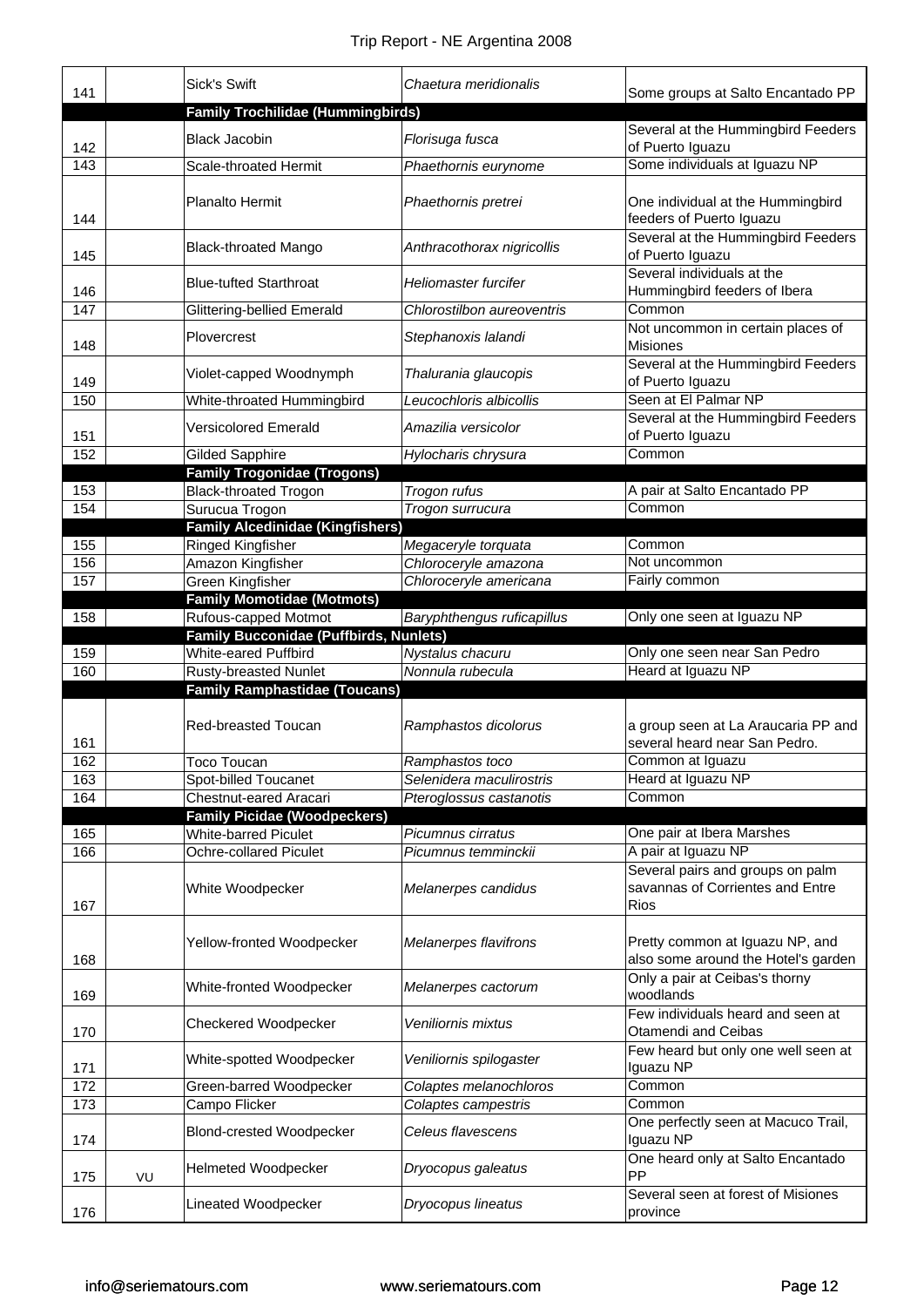| 177        |           | Robust Woodpecker                                              | Campephilus robustus                           | One seen at Macuco trail, Iguazu NP                                           |
|------------|-----------|----------------------------------------------------------------|------------------------------------------------|-------------------------------------------------------------------------------|
|            |           | <b>Family Furnariidae (Ovenbirds)</b>                          |                                                |                                                                               |
| 178        |           | Rufous Hornero                                                 | Furnarius rufus                                | Abundant<br>A pair at Otamendi                                                |
| 179        |           | Curve-billed Reedhaunter                                       | Limnornis curvirostris                         | One individual perfectly seen at                                              |
| 180        | <b>NT</b> | Straight-billed Reedhaunter                                    | Limnoctites rectitostris                       | Otamendi NR                                                                   |
| 181        |           | Wren-like Rushbird                                             | Phleocryptes melanops                          | A pair seen at Otamendi NR                                                    |
| 182        |           | <b>Tufted Tit-Spinetail</b>                                    | Leptasthenura platensis                        | One individual at Ceibas                                                      |
|            |           |                                                                |                                                | Several individuals at La Araucaria                                           |
| 183        | <b>NT</b> | Araucaria Tit-Spinetail                                        | Leptasthenura setaria                          | <b>PP</b>                                                                     |
| 184        |           | <b>Chotoy Spinetail</b>                                        | Schoeniophylax phryganophilus                  | not uncommon                                                                  |
|            |           | Spix's Spinetail                                               | Synallaxis spixi                               | Only seen at Otamendi NR, but a                                               |
| 185        |           |                                                                |                                                | great view.                                                                   |
| 186        |           | Rufous-capped Spinetail                                        | Synallaxis ruficapilla                         | One seen at Iguazu NP                                                         |
|            |           | Sooty-fronted Spinetail                                        | Synallaxis frontalis                           | Several in Entre Rios's bushland                                              |
| 187        |           |                                                                |                                                | habitats.                                                                     |
| 188<br>189 |           | Pale-breasted Spinetail<br><b>Grey-bellied Spinetail</b>       | Synallaxis albescens                           | Only one seen at Gualeguaychu<br>A pair at Salto Encantado PP                 |
| 190        |           |                                                                | Synallaxis cinerascens<br>Cranioleuca obsoleta | A pair at Road 101, Iguazu NP                                                 |
|            |           | Olive Spinetail                                                |                                                | Several at Otamendi and Ceibas.                                               |
| 191        |           | <b>Stripe-crowned Spinetail</b>                                | Cranioleuca pyrrhophia                         |                                                                               |
| 192        |           | Sulphur-thoated Spinetail                                      | Cranioleuca sulphurifera                       | Only one good view at the<br>marshlands of Otamendi.                          |
| 193        |           | Yellow-chinned Spinetail                                       | Certhiaxis cinnamomeus                         | Common                                                                        |
|            |           |                                                                |                                                | Common at the thorny woodlands of                                             |
| 194        |           | Short-billed Canastero                                         | Asthenes baeri                                 | <b>Entre Rios</b>                                                             |
| 195        |           | <b>Greater Thornbird</b>                                       | Phacellodomus ruber                            | Common at Ibera area                                                          |
| 196        |           | Freckle-breasted Thornbird                                     | Phacellodomus striaticollis                    | Common                                                                        |
|            |           | Little Thornbird                                               | Phacellodomus sibilatrix                       | Quite common in thorny woodlands of                                           |
| 197        |           |                                                                |                                                | Entre Rios province                                                           |
|            |           | Canebrake Groundcreeper                                        | Clibanornis dendrocolaptoides                  | One perfectly seen after a long work                                          |
| 198        | <b>NT</b> |                                                                |                                                | in La Araucaria PP                                                            |
| 199        |           | Firewood-gatherer                                              | Anumbius annumbi                               | Common in open savannas                                                       |
| 200        |           | Lark-like Brushrunner                                          | Coryphistera alaudina                          | Only a family group at Ceibas                                                 |
|            |           |                                                                |                                                |                                                                               |
| 201        |           | Buff-browed Foliage-gleaner                                    | Syndactyla rufosuperciliata                    | Several heard and seen in different<br>kinds of woodlands all along the trip. |
| 202        |           |                                                                | Philydor atricapillus                          | One at Iguazu NP                                                              |
| 203        |           | Black-capped Foliage-gleaner<br>Ochre-breasted Foliage-gleaner | Philydor lichtensteini                         | Several in forest of Misiones                                                 |
| 204        |           | Buff-fronted Foliage-gleaner                                   | Philydor rufum                                 | One pair at Iguazu NP                                                         |
| 205        |           | White-eyed Foliage-gleaner                                     | Automolus leucophthalmus                       | Several at Iguazu NP                                                          |
| 206        |           | Plain Xenops                                                   | Xenops minutus                                 | One seen at Iguazu NP                                                         |
|            |           |                                                                |                                                | Two different individuals in San Pedro                                        |
| 207        |           | <b>Streaked Xenops</b>                                         | Xenops rutilans                                | and Iguazu NP                                                                 |
| 208        |           | Plain-winged Woodcreeper                                       | Dendrocincla turdina                           | One at Iguazu NP                                                              |
|            |           |                                                                |                                                | Seen several times in the forest of                                           |
| 209        |           | Olivaceous Woodcreeper                                         | Sittasomus griseicapillus                      | <b>Misiones</b>                                                               |
|            |           | Scimitar-billed Woodcreeper                                    | Drymornis bridgesii                            | Seen in open savannas in Entre Rios                                           |
| 210        |           |                                                                |                                                | and Corrientes province                                                       |
| 211        |           | Planalto Woodcreeper                                           | Dendrocolaptes platyrostris                    | One at Salto Encantado PP                                                     |
| 212        |           | Lesser Woodcreeper                                             | Xiphorhynchus fuscus                           | One at Salto Encantado PP                                                     |
| 213        |           | Narrow-billed Woodcreeper                                      | Lepidocolaptes angustirostris                  | Quite common                                                                  |
| 214        |           | <b>Black-billed Scythebill</b>                                 | Campylorhamphus falcularius                    | One at Iguazu NP                                                              |
|            |           | Family Thamnophilidae (Typical Antbirds)                       |                                                | Seen at Salto Encantado PP and                                                |
| 215        |           | Spot-backed Antshrike                                          | Hypoedaleus guttatus                           | heard several other times                                                     |
| 216        |           | Giant Antshrike                                                | Batara cinerea                                 | One Heard at Iguazu NP                                                        |
| 217        |           | <b>Tufted Antshrike</b>                                        | Mackenziaena severa                            | One seen at Iguazu NP                                                         |
|            |           |                                                                |                                                | One male perfectly seen near San                                              |
| 218        | VU        | White-bearded Antshrike                                        | <b>Biatas nigropectus</b>                      | Pedro!                                                                        |
| 219        |           | Variable Antshrike                                             | Thamnophilus caerulescens                      | Seen and heard several times                                                  |
|            |           |                                                                |                                                | Only seen at Otamendi NR, but a                                               |
| 220        |           | Rufous-capped Antshrike                                        | Thamnophilus ruficapillus                      | great view.                                                                   |
| 221        |           | Plain Antvireo                                                 | Dysithamnus mentalis                           | Common                                                                        |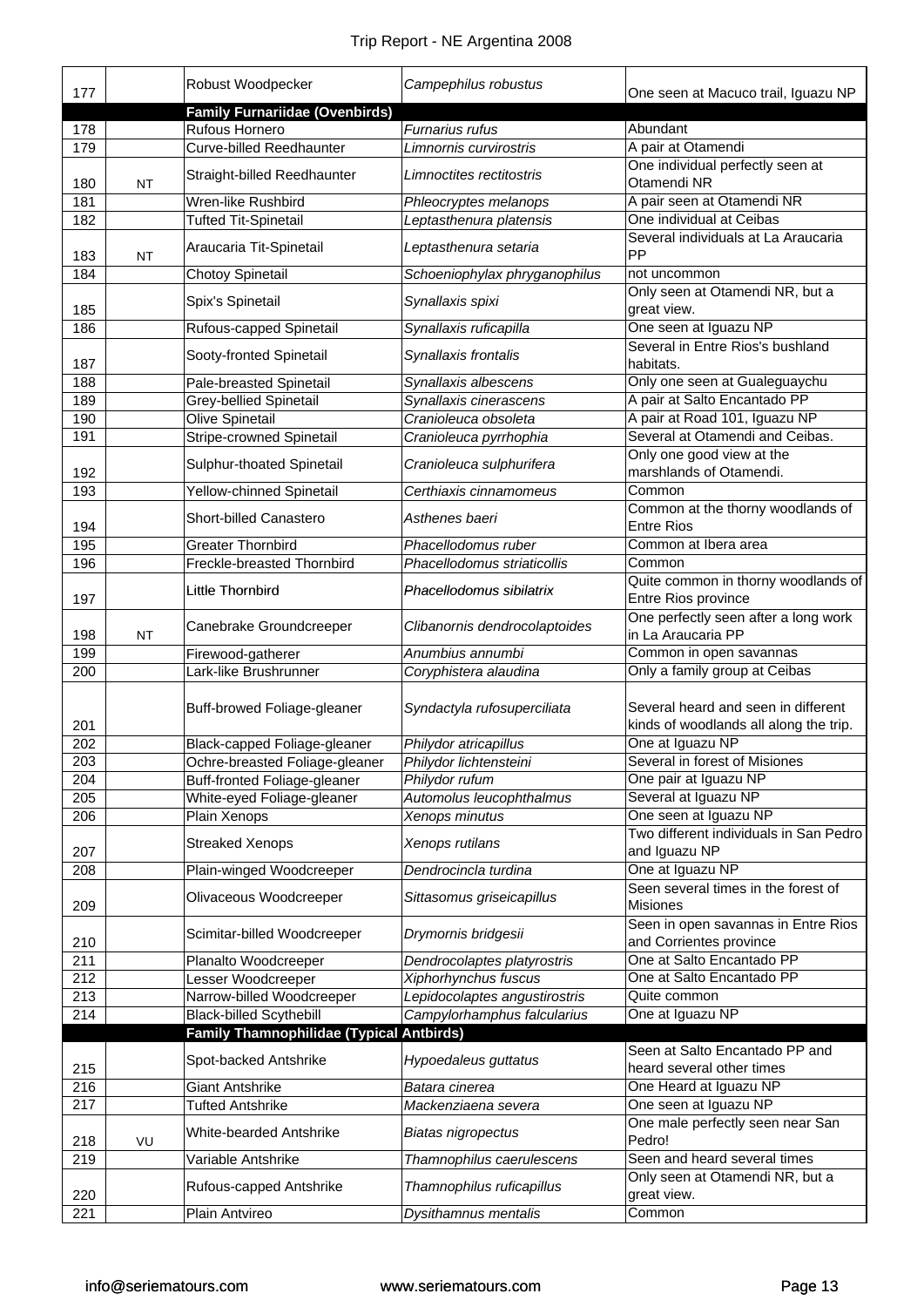| 222 |           | Rufous-winged Antwren                         | Herpsilochmus rufimarginatus   | Common                                                       |
|-----|-----------|-----------------------------------------------|--------------------------------|--------------------------------------------------------------|
| 223 |           | Dusky-tailed Antbird                          | Drymophila malura              | One near San Pedro.                                          |
| 224 |           | Streak-capped Antwren                         | Terenura maculata              | One pair at Road 101, Iguazu NP                              |
| 225 |           | White-shouldered Fire-eye                     | Pyriglena leucoptera           | common                                                       |
|     |           | <b>Family Formicariidae (Ground Antbirds)</b> |                                |                                                              |
|     |           |                                               |                                | One excellent view at Salto                                  |
| 226 |           | Short-tailed Antthrush                        | Chamaeza campanisona           | Encantado PP                                                 |
|     |           | <b>Family Grallaridae (Antpittas)</b>         |                                |                                                              |
| 227 |           | Variegated Antpitta                           | Grallaria varia                | Heard only at Salto Encantado PP                             |
|     |           | <b>Family Conopophagidae (Gnateaters)</b>     |                                |                                                              |
|     |           |                                               |                                | Seen at Salto Encantado and near                             |
| 228 |           | <b>Rufous Gnateater</b>                       | Conopophaga lineata            | San Pedro.                                                   |
|     |           | <b>Family Rhinocryptidae (Tapaculos)</b>      |                                |                                                              |
| 229 |           | Planalto Tapaculo                             | Scytalopus pachecoi            | Heard at La Araucaria PP                                     |
|     |           | <b>Family Tyrannidae (Tyrant-Flycatchers)</b> |                                |                                                              |
| 230 |           | Planalto Tyrannulet                           | Phyllomyias fasciatus          | Seen near San Pedro                                          |
| 231 |           | Rough-legged Tyrannulet                       | Phyllomyias burmeisteri        | One at Salto Encantado PP                                    |
| 232 |           | <b>Greenish Tyrannulet</b>                    | Phyllomyias virescens          | One at Road 101, Iguazu NP                                   |
|     |           | Greenish Elaenia                              |                                | Common                                                       |
| 233 |           |                                               | Myiopagis viridicata           | Commonly heard and a few seen                                |
| 234 |           | Grey Elaenia                                  | Myiopagis caniceps             |                                                              |
| 235 |           | Yellow-bellied Elaenia                        | Elaenia flavogaster            | Common                                                       |
| 236 |           | Large Elaenia                                 | Elaenia spectabilis            | One pair at Ibera Marshes                                    |
| 237 |           | Small-billed Elaenia                          | Elaenia parvirostris           | Common                                                       |
| 238 |           | Southern Beardless-Tyrannulet                 | Camptostoma obsoletum          | Common                                                       |
| 239 |           | Suiriri Flycatcher                            | Suiriri suiriri                | One pair at Ceibas                                           |
| 240 |           | Sooty Tyrannulet                              | Serpophaga nigricans           | Common                                                       |
| 241 |           | White-crested Tyrannulet                      | Serpophaga subcristata         | Fairly common                                                |
| 242 |           | <b>Yellow Tyrannulet</b>                      | Capsiempis flaveola            | common                                                       |
|     |           | <b>Bearded Tachuri</b>                        | Polystictus pectoralis         |                                                              |
| 243 | <b>NT</b> |                                               |                                | Only one male displaying at Perdices                         |
|     |           |                                               |                                | After several heard and a                                    |
|     |           | <b>Crested Doradito</b>                       | Pseudocolopteryx sclateri      | considerable effort we saw it in the                         |
| 244 |           |                                               |                                | Posadas' wetlands!                                           |
| 245 |           | <b>Warbling Doradito</b>                      | Pseudocolopteryx flaviventris  | A pair at Ceibas                                             |
|     |           |                                               |                                | Seen at Macuco trail and at the road                         |
| 246 |           | Southern Antpipit                             | Corythopis delalandi           | 101, Iguazu NP                                               |
| 247 |           | Tawny-crowned Pygmy-Tyrant                    | Euscarthmus meloryphus         | One at Gualeguaychu                                          |
| 248 | <b>NT</b> | Southern Bristle-Tyrant                       | Phylloscartes eximius          | One at Road 101, Iguazu NP                                   |
|     |           |                                               |                                |                                                              |
|     |           | Mottled-cheeked Tyrannulet                    | Phylloscartes ventralis        | Several in several patches of riverine                       |
| 249 |           |                                               |                                | woodlands of Entre Rios province                             |
|     |           |                                               |                                | Heard at Salto Encantado PP and                              |
| 250 |           | Grey-hooded Flycatcher                        | Mionectes rufiventris          | seen pretty well at Iguazu NP                                |
| 251 |           | Sepia-capped Flycatcher                       | Leptopogon amaurocephalus      | Common                                                       |
| 252 |           | Many-colored Rush-Tyrant                      | Tachuris rubrigastra           | Few at Ceibas                                                |
| 253 |           | Sharp-tailed Tyrant                           | Culicivora caudacuta           | A pair north of Posadas city                                 |
| 254 |           | Eared Pygmy-Tyrant                            | Myiornis auricularis           | A pair at Salto Encantado PP                                 |
| 255 |           | Drab-breasted Pygmy-Tyrant                    | Hemitriccus diops              | One at Salto Encantado PP                                    |
|     |           |                                               | Hemitriccus margaritaceiventer | Several at Ibera Marshes                                     |
| 256 |           | Pearly-vented Tody-Tyrant                     |                                |                                                              |
|     |           | Yellow-Olive Flycatcher                       | Tolmomyias sulphurescens       |                                                              |
| 257 |           |                                               |                                | Many heard and only one well seen<br>One at the Macuco trail |
| 258 |           | White-throated Spadebill                      | Platyrinchus mystaceus         |                                                              |
| 259 |           | <b>Bran-colored Flycatcher</b>                | Myiophobus fasciatus           | Common                                                       |
| 260 |           | Euler's Flycatcher                            | Lathrotriccus euleri           | One at Ibera                                                 |
| 261 |           | <b>Fuscous Flycatcher</b>                     | Cnemotriccus fuscatus          | One at Iguazu NP                                             |
| 262 |           | Vermilion Flycatcher                          | Pyrocephalus rubinus           | Common                                                       |
| 263 |           | Spectacled Tyrant                             | Hymenops perspicillatus        | Common                                                       |
| 264 |           | Yellow-browed Tyrant                          | Satrapa icterophrys            | Common                                                       |
| 265 |           | Gray Monjita                                  | Xolmis cinereus                | Fairly common                                                |
| 266 |           | White Monjita                                 | Xolmis irupero                 | Common                                                       |
|     |           |                                               |                                | A pair at Perdices, Gualeguaychu                             |
| 267 | VU        | <b>Black and White Monjita</b>                | Xolmis dominicanus             | area                                                         |
|     |           |                                               |                                | Several individuals at Ibera and                             |
| 268 |           | Streamer-tailed Tyrant                        | Gubernetes yetapa              | Posadas's marshlands                                         |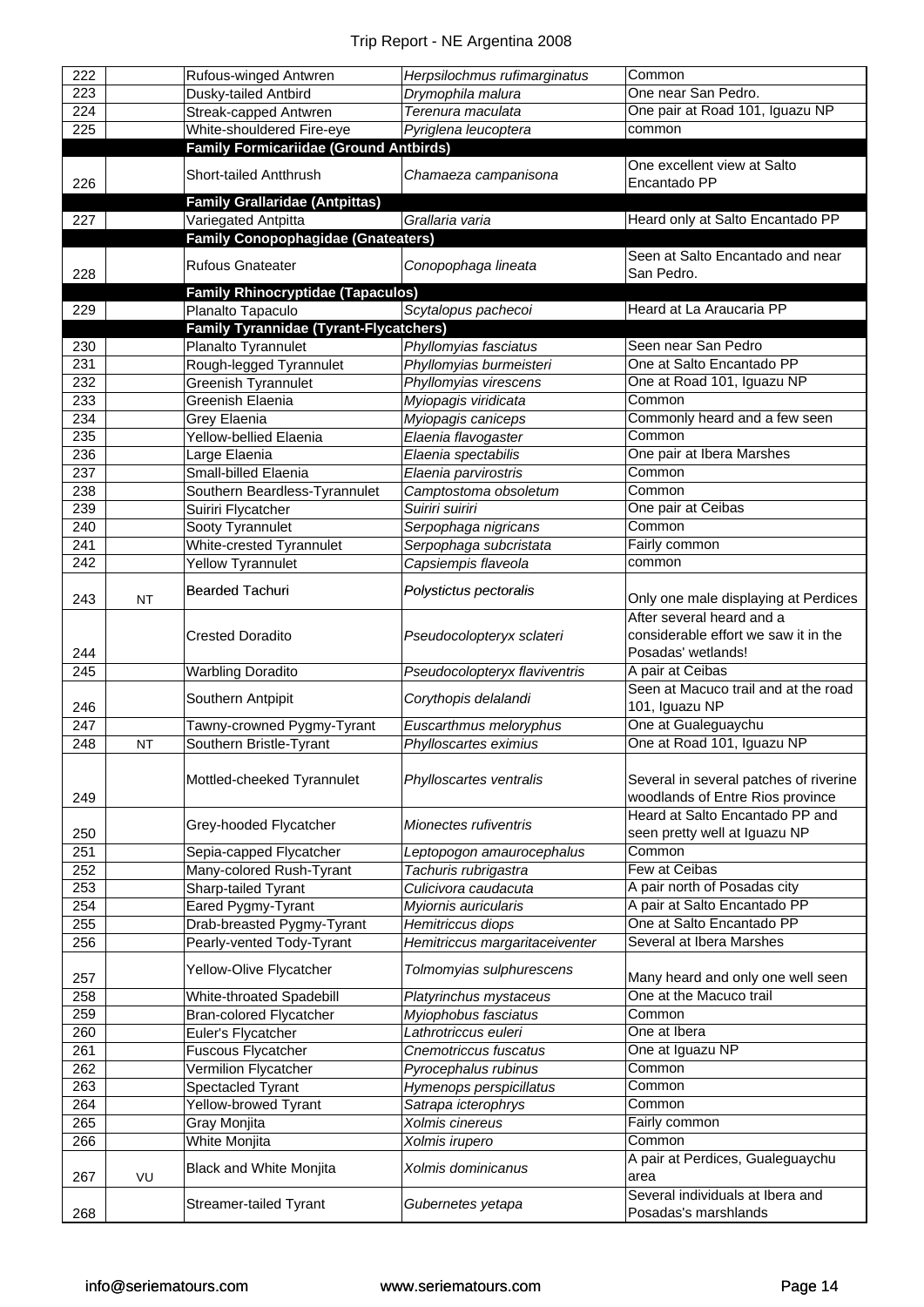| 269 |    | White-headed Marsh-Tyrant                         | Arundinicola leucocephala         | A pair at Ibera Lagoon                |
|-----|----|---------------------------------------------------|-----------------------------------|---------------------------------------|
|     |    |                                                   |                                   |                                       |
|     |    | Strange-tailed Tyrant                             | Alectrurus risora                 | Several individuals at the Grasslands |
| 270 | VU |                                                   |                                   | around Ibera marshes                  |
| 271 |    | Long-tailed Tyrant                                | Colonia colonus                   | Common                                |
| 272 |    | <b>Cattle Tyrant</b>                              | Machetornis rixosa                | Very Common                           |
| 273 |    | Piratic Flycatcher                                | Legatus leucophaius               | Fairly common                         |
| 274 |    | Social Flycatcher                                 | Myiozetetes similis               | Common                                |
| 275 |    | <b>Great Kiskadee</b>                             | Pitangus sulphuratus              | Abundant                              |
|     |    | <b>Streaked Flycatcher</b>                        | Myiodynastes maculatus            | Some heard and several seen at        |
| 276 |    |                                                   |                                   | forest of Corrientes and Misiones     |
| 277 |    | Boat-billed Flycatcher                            | Megarynchus pitangua              | not uncommon at Iguazu                |
| 278 |    | Variegated Flycatcher                             | Empidonomus varius                | Common                                |
| 279 |    | Crowned Slaty-Flycatcher                          | Empidonomus aurantioatrocristatus | Common at Ibera area                  |
| 280 |    | Fork-tailed Flycatcher                            | Tyrannus savana                   | Abundant                              |
| 281 |    | <b>Tropical Kingbird</b>                          | Tyrannus melancholicus            | Abundant                              |
| 282 |    | <b>Sirystes</b>                                   | Sirystes sibilator                | Quite common                          |
| 283 |    | Brown-crested Flycatcher                          | Myiarchus tyrannulus              | One near San Pedro.                   |
| 284 |    | Swainson's Flycatcher                             | Myiarchus swainsoni               | Several observation along the trip    |
|     |    |                                                   |                                   | One pair at a Bamboo spot near San    |
| 285 |    | Large-headed Flatbill                             | Ramphotrigon megacephalum         | Pedro.                                |
|     |    | <b>Family Cotingidae (Plantcutters, Cotingas)</b> |                                   |                                       |
| 286 |    | White-tipped Plantcutter                          | Phytotoma rutila                  | One at Ibera's thorny woodlands       |
|     |    | <b>Red-ruffed Fruitcrow</b>                       |                                   | Couple of sights of this gigantic     |
| 287 |    |                                                   | Pyroderus scutatus                | passerine!                            |
|     |    | <b>Family Pipridae (Manakins)</b>                 |                                   |                                       |
|     |    |                                                   |                                   | Several males at a lek in the Macuco  |
| 288 |    | White-bearded Manakin                             | Manacus manacus                   | trail                                 |
| 289 |    | Swallow-tailed Manakin                            | Chiroxiphia caudata               | Common                                |
|     |    |                                                   |                                   | Couple of sights at Iguazu NP, but    |
| 290 |    | <b>Band-tailed Manakin</b>                        | Pipra fasciicauda                 | only young males sadly.               |
|     |    | Family Tityridae (Becards, Tityras, Schiffornis)  |                                   |                                       |
| 291 |    | <b>Black-tailed Tityra</b>                        | Tityra cayana                     | common                                |
| 292 |    | <b>Black-crowned Tityra</b>                       | Tityra inquisitor                 | Common                                |
|     |    | <b>Greenish Schiffornis</b>                       | Schiffornis virescens             | The "rocket bird" was briefly seen at |
| 293 |    |                                                   |                                   | Salto Encantado!                      |
| 294 |    | White-naped Xenopsaris                            | Xenopsaris albinucha              | A pair at Ceibas                      |
| 295 |    | Green-backed Becard                               | Pachyramphus viridis              | One at Gualeguaychu                   |
| 296 |    | Chestnut-crowned Becard                           | Pachyramphus castaneus            | heard and seen briefly in Iguazú      |
| 297 |    | White-winged Becard                               | Pachyramphus polychopterus        | Common                                |
|     |    | <b>Incertae sedis (Piprites)</b>                  |                                   |                                       |
| 298 |    | Wing-barred Piprites                              | Piprites chloris                  | One at Salto Encantado PP             |
|     |    | <b>Family Vireonidae (Vireos, Greenlets)</b>      |                                   |                                       |
| 299 |    | Rufous-browed Peppershrike                        | Cyclarhis gujanensis              | Common                                |
| 300 |    | Red-eyed Vireo                                    | Vireo olivaceus                   | Common                                |
| 301 |    | <b>Rufous-crowned Greenlet</b>                    | Hylophilus poicilotis             | One at Iguazu NP                      |
|     |    | <b>Family Corvidae (Jays)</b>                     |                                   |                                       |
| 302 |    | Plush-crested Jay                                 | Cyanocorax chrysops               | Common                                |
|     |    | <b>Family Hirundinidae (Swallows)</b>             |                                   |                                       |
| 303 |    | <b>Blue-and-white Swallow</b>                     | Pygochelidon cyanoleuca           | Common                                |
| 304 |    | Tawny-headed Swallow                              | Alopochelidon fucata              | Few at Gualeguaychu area              |
| 305 |    | Southern Rough-winged Swallow                     | Stelgidopteryx ruficollis         | Common at Iguazu, NP                  |
| 306 |    | <b>Grey-breasted Martin</b>                       | Progne chalybea                   | Common                                |
| 307 |    | <b>Brown-chested Martin</b>                       | Progne tapera                     | Common                                |
| 308 |    | White-winged Swallow                              | Tachycineta albiventer            | Common at Iguazu, NP                  |
| 309 |    | <b>White-rumped Swallow</b>                       | Tachycineta leucorrhoa            | Abundant                              |
|     |    |                                                   |                                   | One individual in a flock of the      |
| 310 |    | <b>Chilean Swallow</b>                            | Tachycineta meyeni                | previous at Ibera Lagoon              |
| 311 |    | <b>Bank Swallow</b>                               | Riparia riparia                   | Several at Ibera Marshes              |
| 312 |    | <b>Barn Swallow</b>                               | Hirundo rustica                   | Common                                |
| 313 |    | <b>Cliff Swallow</b>                              | Petrochelidon pyrrhonota          | Common at Ibera area                  |
|     |    | <b>Family Troglodytidae (Wrens)</b>               |                                   |                                       |
| 314 |    | House Wren                                        | Troglodytes aedon                 | Abundant                              |
| 315 |    | Thrush-like Wren                                  | Campylorhynchus turdinus          | Heard at Puerto Iguazu city           |
|     |    |                                                   |                                   |                                       |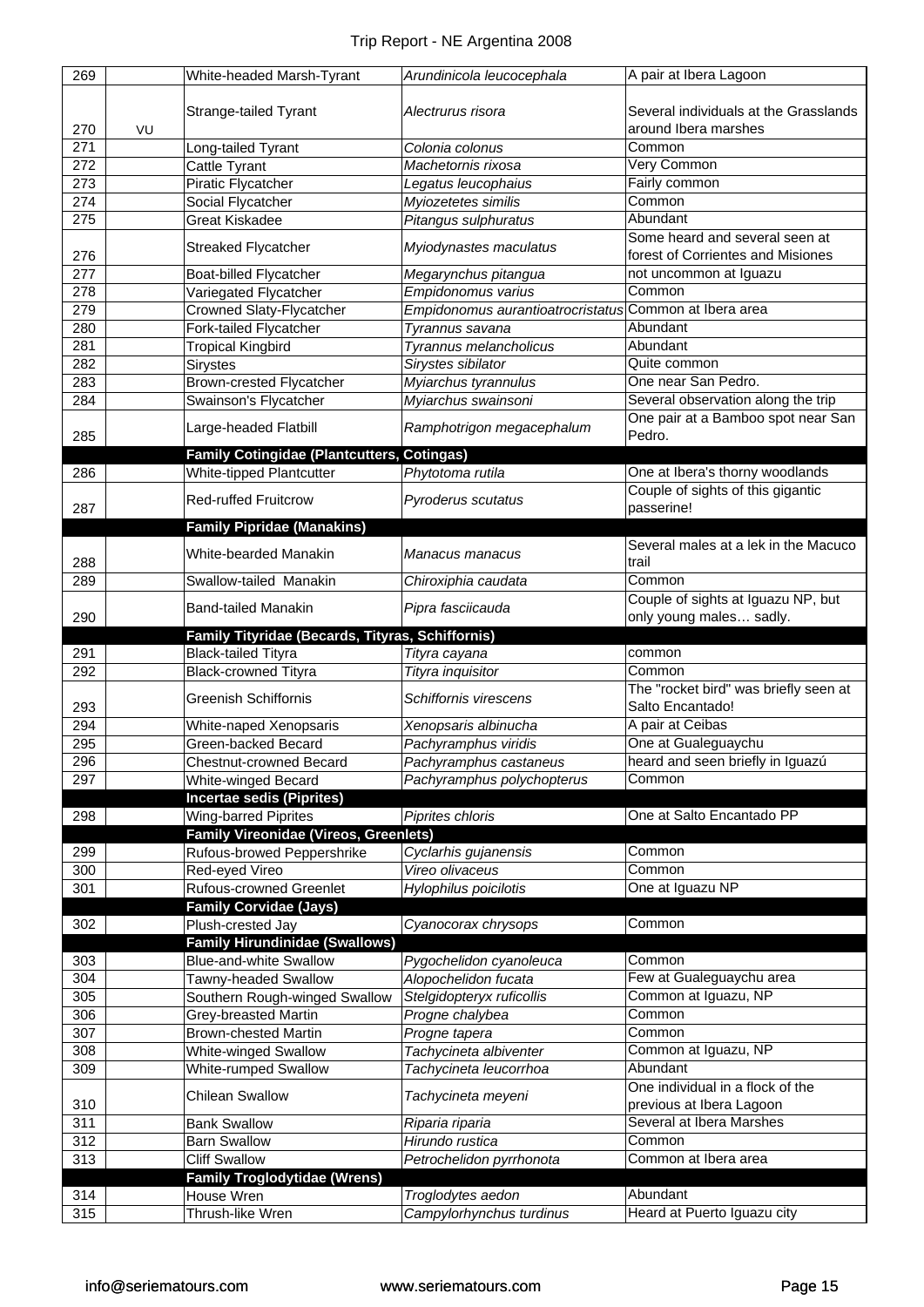|            |           | <b>Family Polioptilidae (Gnatcatchers)</b>      |                           |                                               |
|------------|-----------|-------------------------------------------------|---------------------------|-----------------------------------------------|
| 316        | <b>NT</b> | Creamy-bellied Gnatcatcher                      | Polioptila lactea         | seen at Iguazu NP                             |
| 317        |           | Masked Gnatcatcher                              | Polioptila dumicola       | Common                                        |
|            |           | <b>Incertae sedis (Donacobius)</b>              |                           |                                               |
| 318        |           | <b>Black-capped Donacobius</b>                  | Donacobius atricapilla    | Few at Ibera Marshes                          |
|            |           | <b>Family Turdidae (Thrushes)</b>               |                           |                                               |
| 319        |           | Rufous-bellied Thrush                           | <b>Turdus rufiventris</b> | Abundant                                      |
| 320        |           | Pale-breasted Thrush                            | Turdus leucomelas         | Common                                        |
| 321        |           | Creamy-bellied Thrush                           | Turdus amaurochalinus     | Common                                        |
| 322        |           | White-necked Thrush                             | Turdus albicollis         | Fairly common                                 |
|            |           | <b>Family Mimidae (Mockingbirds)</b>            |                           |                                               |
| 323        |           | <b>Chalk-browed Mockingbird</b>                 | Mimus saturninus          | Abundant                                      |
| 324        | EB        | White-banded Mockingbird                        | Mimus triurus             | One at Ibera area                             |
|            |           | <b>Family Sturnidae (Starlings, Mynas)</b>      |                           |                                               |
|            |           | <b>European Starling</b>                        | Sturnus vulgaris          |                                               |
| 325        |           |                                                 |                           | Common only in Buenos Aires area              |
|            |           | <b>Family Motacillidae (Pipits)</b>             |                           |                                               |
| 326        |           | <b>Yellowish Pipit</b>                          | Anthus lutescens          | One at Ceibas                                 |
| 327        |           | Short-billed Pipit                              | Anthus furcatus           | Heard at Perdices.                            |
|            |           |                                                 |                           |                                               |
|            |           | Chaco Pipit                                     | Anthus chacoensis         | First record for Entre Rios province!!        |
|            |           |                                                 |                           | At least three males heard and one            |
| 328        | EB        |                                                 |                           | seen in a wheat field.                        |
| 329        |           | Correndera Pipit                                | Anthus correndera         | Common                                        |
| 330        |           | Hellmayr's Pipit                                | Anthus hellmayri          | Several at Ibera Marshes                      |
|            |           | <b>Family Thraupidae (Tanagers)</b>             |                           |                                               |
| 331        |           | <b>Yellow-billed Cardinal</b>                   | Paroaria capitata         | Not uncommon                                  |
| 332        |           | <b>Red-crested Cardinal</b>                     | Paroaria coronata         | Common                                        |
| 333        |           | Magpie Tanager                                  | Cissopis leverianus       | Common at Misiones's rainforest               |
|            |           | Chestnut-headed Tanager                         | Pyrrhocoma ruficeps       |                                               |
| 334<br>335 |           | Black-goggled Tanager                           | Trichothraupis melanops   | One pair seen at Salto Encantado PP<br>Common |
| 336        |           | Ruby-crowned Tanager                            | Tachyphonus coronatus     | Common                                        |
| 337        |           | White-lined Tanager                             | Tachyphonus rufus         | Few at Ibera Marshes                          |
| 338        |           | Sayaca Tanager                                  | Thraupis sayaca           | Abundant                                      |
| 339        |           | Palm Tanager                                    | Thraupis palmarum         | One at Puerto Iguazu                          |
| 340        |           | <b>Blue-and-yellow Tanager</b>                  | Thraupis bonariensis      | Few at Gualeguaychu area                      |
|            |           |                                                 |                           | Some individuals seen at Otamendi             |
| 341        |           | Diademed Tanager                                | Stephanophorus diadematus | <b>NR</b>                                     |
| 342        |           | Green-headed Tanager                            | Tangara seledon           | Few seen at Iguazu NP                         |
|            |           | Chestnut-backed Tanager                         | Tangara preciosa          |                                               |
| 343        |           |                                                 |                           | Only one individual near San Pedro.<br>Common |
| 344        |           | <b>Swallow Tanager</b>                          | Tersina viridis           |                                               |
| 345        |           | <b>Blue Dacnis</b>                              | Dacnis cayana             | Several individuals at Iguazu NP area         |
| 346        |           | Guira Tanager                                   | Hemithraupis guira        | Common                                        |
|            |           |                                                 |                           | One pair in a mixed flock at Iguazu           |
| 347        |           | <b>Chestnut-vented Conebill</b>                 | Conirostrum speciosum     | <b>NP</b>                                     |
|            |           | Incertae sedis (Bush tanagers, Grassquits, etc) |                           |                                               |
| 348        |           | Bananaquit                                      | Coereba flaveola          | Common                                        |
| 349        |           | <b>Grayish Saltator</b>                         | Saltator coerulescens     | Fairly common                                 |
| 350        |           | <b>Green-winged Saltator</b>                    | Saltator similis          | Not uncommon                                  |
| 351        |           | Golden-billed Saltator                          | Saltator aurantiirostris  | Common                                        |
|            |           | <b>Family Emberizidae (Emberizid Finches)</b>   |                           |                                               |
| 352        |           | <b>Rufous-collared Sparrow</b>                  | Zonotrichia capensis      | Abundant                                      |
| 353        |           | <b>Grassland Sparrow</b>                        | Ammodramus humeralis      | Common                                        |
| 354        |           | Long-tailed Reed-Finch                          | Donacospiza albifrons     | A pair at Ibera Marshes area                  |
| 355        |           | Black-and-rufous Warbling-Finch                 | Poospiza nigrorufa        | Common                                        |
| 356        |           | Red-rumped Warbling-Finch                       | Poospiza lateralis        | Several at Gualeguaychu area                  |
| 357        |           | Black-capped Warbling-Finch                     | Poospiza melanoleuca      | Common                                        |
| 358        |           | Saffron Finch                                   | Sicalis flaveola          | Common                                        |
| 359        |           | <b>Grassland Yellow-Finch</b>                   | Sicalis luteola           | Common                                        |
| 360        |           | Wedge-tailed Grass-Finch                        | Emberizoides herbicola    | Few sights at Ibera's grasslands              |
| 361        |           | Lesser Grass-Finch                              | Emberizoides ypiranganus  | Few sights at Ibera's grasslands              |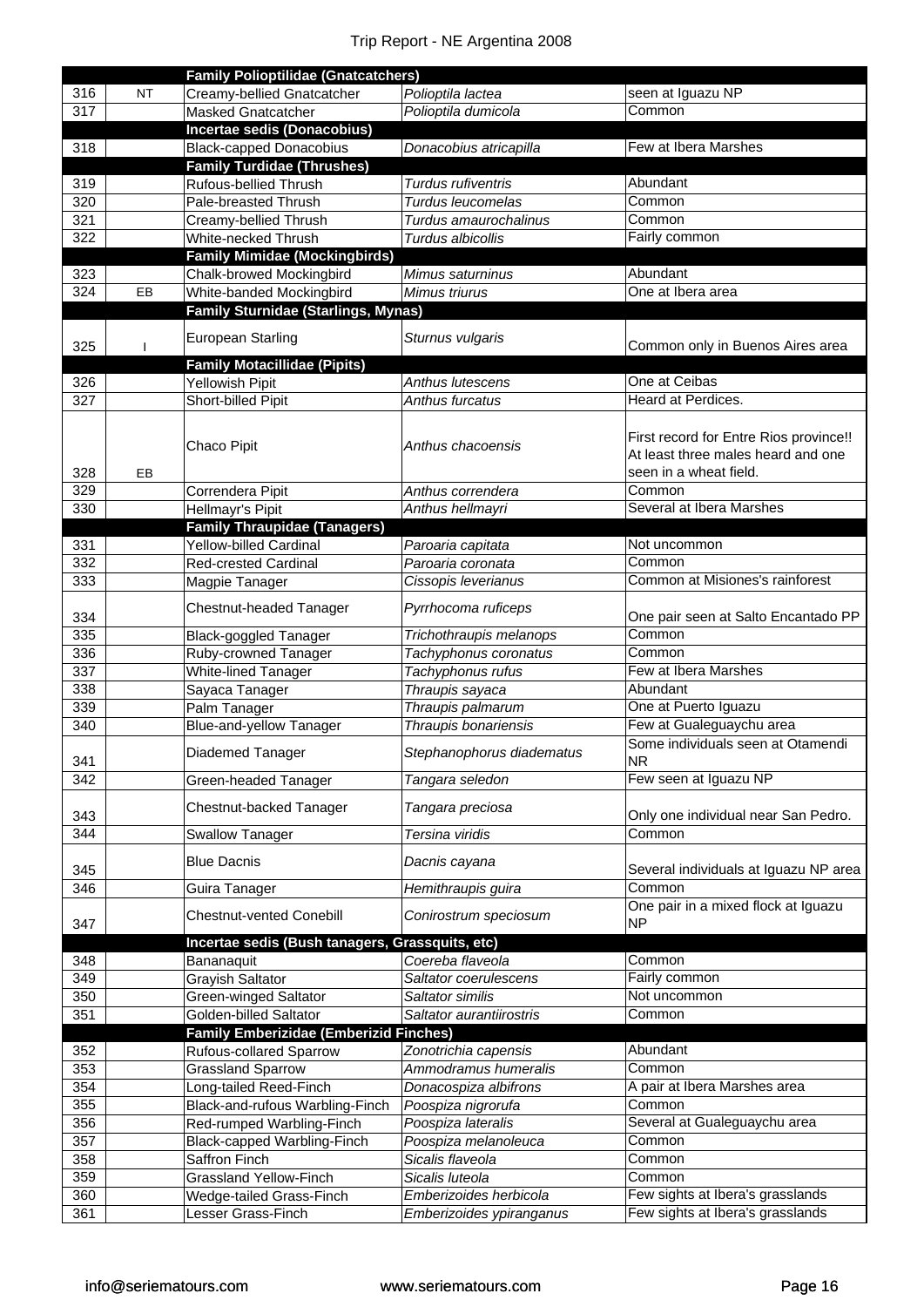| 362 |           | Great Pampa-Finch                              | Embernagra platensis        | Common                                      |
|-----|-----------|------------------------------------------------|-----------------------------|---------------------------------------------|
| 363 |           | <b>Blue-black Grassquit</b>                    | Volatinia jacarina          | One seen at Ibera                           |
|     |           | <b>Temminck's Seedeater</b>                    |                             | Several individuals at Bamboo               |
| 364 | VU        |                                                | Sporophila falcirostris     | Tickets of Iguazu NP                        |
| 365 |           | Rusty-collared Seedeater                       | Sporophila collaris         | not uncommon at Ibera Marshes               |
| 366 |           | Double-collared Seedeater                      | Sporophila caerulescens     | Common                                      |
| 367 |           | Capped Seedeater                               | Sporophila bouvreuil        | One seen at eastern Corrientes              |
|     |           |                                                |                             | One of the commonest "small"                |
| 368 |           | <b>Tawny-bellied Seedeater</b>                 | Sporophila hypoxantha       | seedeater                                   |
| 369 | <b>NT</b> | Dark-throated Seedeater                        | Sporophila ruficollis       | Several at Ibera's grasslands               |
|     |           | Marsh Seedeater                                | Sporophila palustris        | At least two males at Ibera's               |
| 370 | EN        |                                                |                             | grasslands                                  |
| 371 | <b>NT</b> | Rufous-rumped Seedeater                        | Sporophila hypochroma       | Several at Ibera's grasslands               |
| 372 | VU        | <b>Chestnut Seedeater</b>                      | Sporophila cinnamomea       | Several at Ibera's grasslands               |
| 373 |           | Red-crested Finch                              | Coryphospingus cucullatus   | Common                                      |
| 374 | NE-EN     | <b>Yellow Cardinal</b>                         | Gubernatrix cristata        | Two pairs at Ibera area                     |
|     |           | <b>Family Cardinalidae (Grosbeaks)</b>         |                             |                                             |
| 375 |           | <b>Hepatic Tanager</b>                         | Piranga flava               | Not uncommon                                |
|     |           | Red-crowned Ant-Tanager                        | Habia rubica                | Few sights at rainforest of Misiones        |
| 376 |           |                                                |                             | province                                    |
| 377 | <b>NT</b> | <b>Blackish-Blue Seedeater</b>                 | Amaurospiza moesta          | One male at Iguazu NP                       |
| 378 |           | Glaucous-blue Grosbeak                         | Cyanoloxia glaucocaerulea   | Two males at Gualeguaychu area              |
| 379 |           | <b>Ultramarine Grosbeak</b>                    | Cyanocompsa brissonii       | Not uncommon                                |
|     |           | <b>Family Parulidae (New World Warblers)</b>   |                             |                                             |
| 380 |           | <b>Tropical Parula</b>                         | Parula pitiayumi            | Common                                      |
| 381 |           | Masked Yellowthroat                            | Geothlypis aequinoctialis   | Common                                      |
| 382 |           | Golden-crowned Warbler                         | Basileuterus culicivorus    | Common                                      |
| 383 |           | White-browed Warbler                           | Basileuterus leucoblepharus | Common                                      |
| 384 |           | <b>Riverbank Warbler</b>                       | Phaeothlypis rivularis      | Few at rivers of Misiones province          |
|     |           | Family Icteridae (Orioles, Blackbirds)         |                             |                                             |
| 385 |           | Red-rumped Cacique                             | Cacicus haemorrhous         | Common at its proper habitat                |
| 386 |           | Golden-winged Cacique                          | Cacicus chrysopterus        | One at Ibera's thorny woodlands             |
| 387 |           | Solitary Black Cacique                         | Cacicus solitarius          | Common                                      |
| 388 |           | <b>Epaulet Oriole</b>                          | Icterus cayanensis          | Common                                      |
| 389 |           | Chopi Blackbird                                | Gnorimopsar chopi           | Not uncommon                                |
| 390 |           | Scarlet-headed Blackbird                       | Amblyramphus holosericeus   | Common                                      |
| 391 |           | <b>Unicolored Blackbird</b>                    | Agelasticus cyanopus        | Common at Ibera area                        |
| 392 |           | Yellow-winged Blackbird                        | Agelasticus thilius         | Few at Otamendi and Ceibas                  |
| 393 |           | Chestnut-capped Blackbird                      | Chrysomus ruficapillus      | Common                                      |
|     |           | Saffron-cowled Blackbird                       | Xanthopsar flavus           | A small flock seen in Entre Rios after      |
| 394 | VU        |                                                |                             | a hard work!<br>Pretty common at Ibera area |
| 395 |           | Yellow-rumped Marshbird                        | Pseudoleistes guirahuro     |                                             |
| 396 |           |                                                |                             |                                             |
| 397 |           | Brown-and-yellow Marshbird                     | Pseudoleistes virescens     | Common                                      |
| 398 |           | Bay-wing Cowbird                               | Agelaioides badius          | Common                                      |
|     |           | <b>Screaming Cowbird</b>                       | Molothrus rufoaxillaris     | Common                                      |
| 399 |           | Shiny Cowbird                                  | Molothrus bonariensis       | Abundant                                    |
| 400 |           | <b>Giant Cowbird</b>                           | Molothrus oryzivorus        | At least two at Iguazu NP                   |
| 401 |           | White-browed Blackbird                         | Sturnella superciliaris     | Not uncommon                                |
|     |           | <b>Family Fringilidae (Cardueline Finches)</b> |                             |                                             |
| 402 |           | <b>Hooded Siskin</b>                           | Carduelis magellanica       | Common                                      |
| 403 |           | Purple-throated Euphonia                       | Euphonia chlorotica         | Fairly common                               |
| 404 |           | Violaceous Euphonia                            | Euphonia violacea           | Fairly common                               |
| 405 | <b>NT</b> | Green-throated Euphonia                        | Euphonia chalybea           | Two seen at Salto Encantado PP              |
| 406 |           | Chestnut-bellied Euphonia                      | Euphonia pectoralis         | Several at Iguazu NP                        |
|     |           | Blue-naped Chlorophonia                        | Chlorophonia cyanea         | Several individuals seen at Iguazu          |
| 407 |           |                                                |                             | <b>NP</b>                                   |
|     |           | <b>Family Passeridae (Sparrows)</b>            |                             |                                             |
| 408 |           | <b>House Sparrow</b>                           | Passer domesticus           | Abundant                                    |
|     |           |                                                |                             |                                             |
|     |           |                                                |                             |                                             |
|     |           |                                                |                             |                                             |
|     |           |                                                |                             |                                             |
|     |           |                                                |                             |                                             |